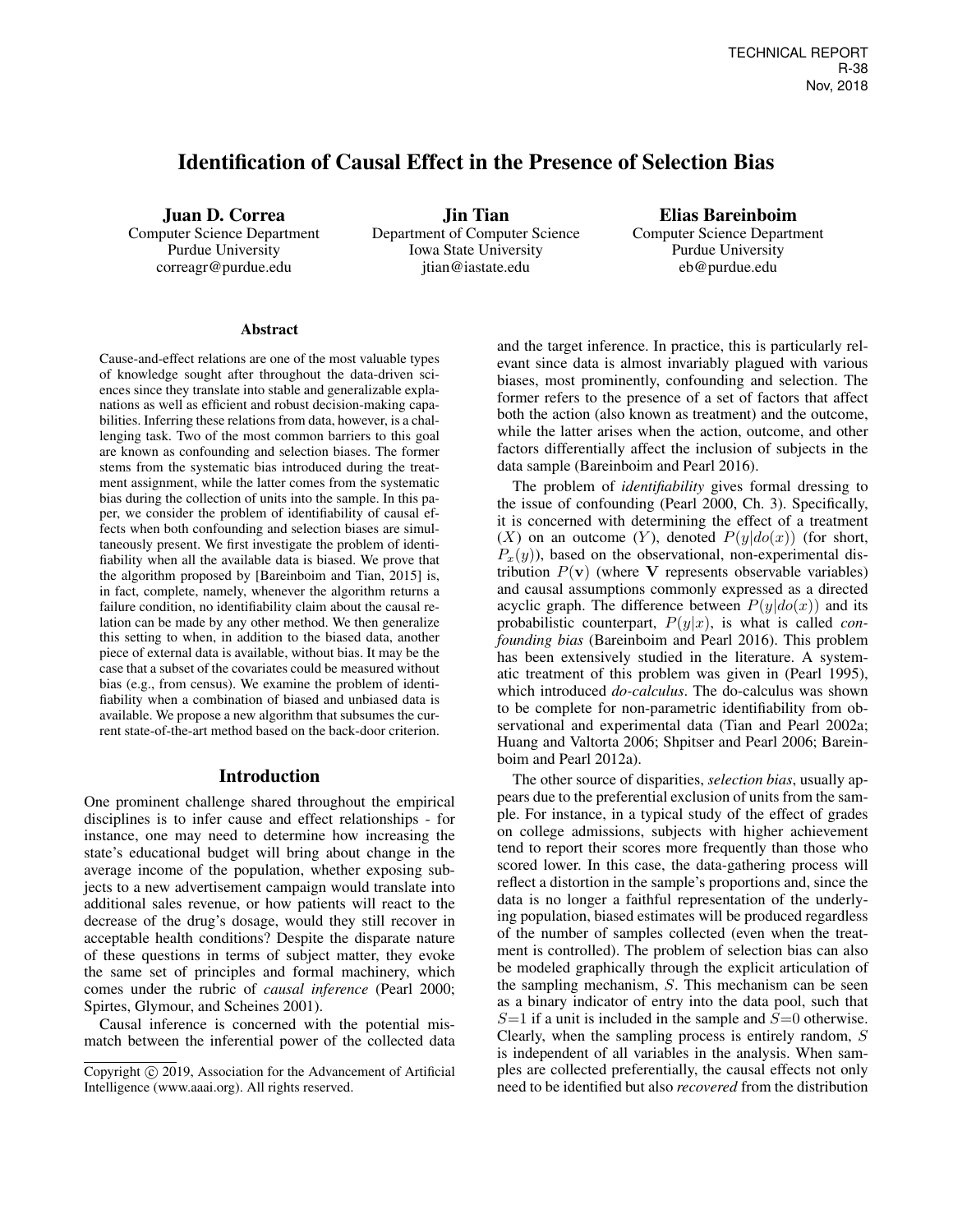$P(\mathbf{v}|S=1)$ , instead of  $P(\mathbf{v})$  (Bareinboim and Pearl 2012b).

Selection bias has challenged inferences throughout a wide range of disciplines, including AI (Cooper 1995; Elkan 2001; Zadrozny 2004; Cortes et al. 2008), statistics (Whittemore 1978; Little and Rubin 1987; Robinson and Jewell 1991; Kuroki and Cai 2006; Evans and Didelez 2015), and the empirical sciences (e.g., genetics (Pirinen, Donnelly, and Spencer 2012; Mefford and Witte 2012), economics (Heckman 1979; Angrist 1997), and epidemiology (Robins 2001; Glymour and Greenland 2008)).

Even though selection and confounding biases appear together in most of the non-trivial, practical settings, they have been almost invariably treated independently in the literature. There are non-trivial interactions between them, however, which have not been investigated until recently. (Bareinboim, Tian, and Pearl 2014; Bareinboim and Tian 2015) provided sufficient conditions for the non-parametric recoverability of the causal effects from selection bias, and introduced a relaxation of this setting so that external (unbiased) data could be leveraged. (Evans and Didelez 2015) developed an approach for discrete models, where assumptions on the cardinality of the observable variables allow the estimation of the distribution over the sampling mechanism; in turn recovering the marginal distribution. (Correa and Bareinboim 2017) introduced a backdoor-like condition that controls for both biases, while (Correa, Tian, and Bareinboim 2018a) proved completeness for a more general backdoor criterion that allows for external data.

In this paper, we study the simultaneous effect of confounding and selection biases in general non-parametric settings. In particular, our contributions are as follow:

- We prove that the algorithm introduced in (Bareinboim and Tian 2015) is complete for the task of recoverability when all data available is biased. In other words, whenever the algorithm fails to recover a causal effect, the same is provable not recoverable by any other procedure.
- We relax the setting above and allow for the use of unbiased data in the form of a joint distribution over a subset of the observed variables. We develop a new algorithm for this task and prove that the approach is strictly more powerful than the current state-of-the-art method (Correa, Tian, and Bareinboim 2018a).

For the sake of space, the proofs not provided are available in the Appendix (Correa, Tian, and Bareinboim 2018b).

## Structural Models, Causal Effects, and Recoverability

The systematic analysis of confounding and selection biases requires a formal language where the characterization of the underlying data-generating model can be encoded explicitly. We use the language of Structural Causal Models (SCMs) (Pearl 2000, pp. 204-207). Formally, a SCM M is a 4-tuple  $\langle \mathbf{U}, \mathbf{V}, F, P(\mathbf{u}) \rangle$ , where U is a set of exogenous (latent) variables and  $\bar{V}$  is a set of endogenous (measured) variables. F represents a collection of functions  $F = \{f_i\}$ such that each endogenous variable  $V_i \in V$  is determined by a function  $f_i \in F$ , where  $f_i$  is a mapping from the respective domain of  $U_i \cup Pa_i$  to  $V_i$ ,  $U_i \subseteq U$ ,  $Pa_i \subseteq V\backslash V_i$ ,

and the entire set  $F$  forms a mapping from U to V. The uncertainty is encoded through a probability distribution over the exogenous variables,  $P(\mathbf{u})$ . Within the structural semantics, performing an action  $X=x$  is represented through the do-operator,  $do(X=x)$ , which encodes the operation of replacing the original equation of  $X$  by the constant  $x$  and induces a submodel  $M_{\mathbf{x}}$ . For a detailed discussion of SCMs, causal inference and fusion, we refer readers to (Pearl 2000; Bareinboim and Pearl 2016).

Following the conventions in the field, we denote variables by capital letters and their realized values by small letters. Sets of variables are denoted in bold. We use typical graph-theoretic terminology with the abbreviations  $Pa(\mathbf{C}), Ch(\mathbf{C}), De(\mathbf{C}), An(\mathbf{C}),$  which stand for the union of C and respectively the parents, children, descendants, and ancestors of C. The letter  $G$  is used to refer to the causal graph, in which the unobserved common causes are encoded implicitly through the dashed bidirected arrows;  $\mathcal{G}_{\overline{X}Z}$  denote the graph resulting from removing all incoming edges to  $X$ and all outgoing edges from Z in  $G$ . For  $C \subseteq V$ , let  $G_C$  be the subgraph of  $G$  composed only of variables in C. Next, we formalize the notion of identifiability.

Definition 1 (Effect Identifiability (Pearl 2000, pp.77)). *The causal effect of an action* do(X=x) *on a set of variables* **Y** is said to be identifiable from P in G if  $P(y|do(x))$ *(for short,*  $P_x(y)$ *) is uniquely computable from*  $P(v)$  *in any model that induces* G*. Formally, for every two models* M<sup>1</sup> *and*  $M_2$  *compatible with*  $G$ *,*  $P^{M_1}(\mathbf{v})=P^{M_2}(\mathbf{v})>0$  *implies*  $P^{M_1}({\bf y}|do({\bf x})) = P^{M_2}({\bf y}|do({\bf x})).$ 

The systematic identification of causal effects calls for the ability to decompose them into easier-to-characterize quantities. For any set  $C \subseteq V$ , we then define  $Q[C](v)$ , called *c-factor*, to denote the following function

$$
Q[\mathbf{C}](\mathbf{v}) = P_{\mathbf{v}\setminus\mathbf{c}}(\mathbf{c}) = \sum_{\mathbf{U}} \prod_{\{i \mid V_i \in \mathbf{C}\}} P(v_i | pa_i, u_i) P(\mathbf{u}), \quad (1)
$$

where  $pa_i$  is the set of observable parents of  $V_i$  and  $u_i$  is the set of unobserved parents. Of special interest are the cfactors associated with the elements of a partition on the observable variables induced by the presence of bidirected arrows, called C-Components (Tian and Pearl 2002a). The set V is partitioned into c-components by assigning two variables to the same set if and only if they are connected by a path composed entirely of bidirected edges in  $\mathcal{G}$ .

While identification deals with the problem of controlling for confounding bias, an orthogonal problem arises when the observations are not a random sample from the population. This problem is what we referred to as *selection bias* (also called sampling selection bias).

Definition 2 (Effect Recoverability (Bareinboim and Tian 2015)). *Given a causal graph* G *augmented with the selection mechanism, represented by the* S *node, the causal* effect  $P(y|do(x))$  is said to be recoverable from selec*tion biased data if the assumptions embedded in* G *render the effect expressible in terms of the distribution under selection,* P(v|S=1)*. That is, for any models* M<sup>1</sup> *and*  $M_2$  *compatible with*  $G$ ,  $P^{M_1}(\mathbf{v}|S=1)=P^{M_2}(\mathbf{v}|S=1)>0$ *implies*  $\hat{P}^{M_1}(\mathbf{y}|do(\mathbf{x})) = P^{M_2}(\mathbf{y}|do(\mathbf{x})).$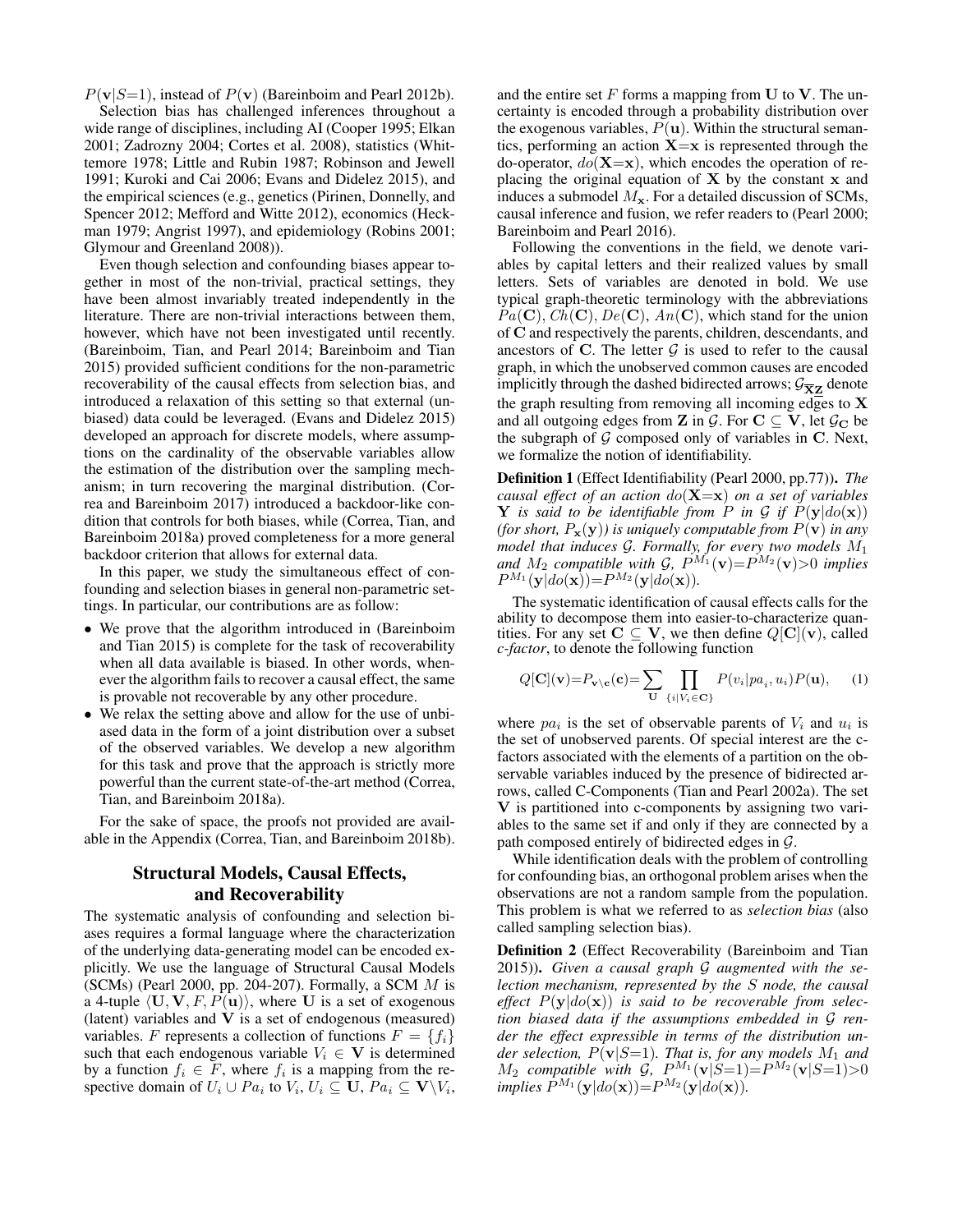

Figure 1: Subgraphs considered by RC while recovering  $P_x(y)$  for the model in (a).

Roughly speaking, the paths between an action  $X$  and an outcome Y in a causal graph can be partitioned into causal (directed paths) and non-causal (spurious). A path is called *proper* if it contains no variables in X except at the starting point. The following construction graphically "disables" *proper* causal paths, by cutting the first arrow in such paths, leaving the spurious paths unperturbed.

Definition 3 (Proper Backdoor Graph (van der Zander, Liskiewicz, and Textor 2014)). *Let* G *be a causal diagram, and* X, Y *be disjoint subsets of variables. The proper back*door graph, denoted as  $\mathcal{G}^{pbd}_{\mathbf{XY}}$ , is obtained from  $\mathcal G$  by remov*ing the first edge of every proper causal path from* X *to* Y*.*

This transformation will allow us to characterize the failing condition for recoverability in the next section.

#### Recoverability from Biased Data

In this section, we consider the problem of recovering the causal distribution when only biased data is available, namely, evaluating whether  $P_{\mathbf{x}}(\mathbf{y})$  is computable from  $P(\mathbf{v}|S=1)$ . First, we consider the state-of-the-art sufficient procedure available in the literature, and then study the conditions under which it fails.

In order to recover a causal effect of the form  $P_{\mathbf{x}}(\mathbf{y})$ , it is usually wise to express it as a product of c-factors associated with the c-components as follows:

$$
P_{\mathbf{x}}(\mathbf{y}) = \sum_{\mathbf{V} \setminus \mathbf{Y}} P_{\mathbf{x}}(\mathbf{v} \setminus \mathbf{x}) = \sum_{\mathbf{V} \setminus \mathbf{Y}} Q[\mathbf{V} \setminus \mathbf{X}]
$$

$$
= \sum_{\mathbf{D} \setminus \mathbf{Y}} Q[\mathbf{D}] = \sum_{\mathbf{D} \setminus \mathbf{Y}} \prod_{i=1}^{l} Q[D_i], \tag{2}
$$

where  $\mathbf{D} = An(\mathbf{Y})_{\mathcal{G}_{\mathbf{V}\setminus\mathbf{X}}},$  and  $D_1, \ldots, D_l$  are the ccomponents of  $\mathcal{G}_{\mathbf{D}}$ .

This factorization was employed as the basis for the algorithm RC (Bareinboim and Tian 2015), shown in Alg. 1. RC attempts to recover each  $Q[D_i]$ , by Lemma 3 in (Bareinboim and Tian 2015), every  $Q[C_i]$  in line 2 is recoverable, and the function IDENTIFY $(E, C_i, Q[C_i])$  (Tian 2002) (line 4) can be used to determine the identifiability of  $Q[\mathbf{E}]$  from  $Q[C_i],$ where  $\mathbf{E} \subseteq C_i$ . If all such factors are successfully recovered, then the effect  $P_x(y)$  is recoverable as (2).

To understand the mechanics of the algorithm, we consider the model in Fig. 1(a) and assume our target distribution is  $P_x(y)$ . In this graph  $\mathbf{D} = \{Y\}$  hence  $P_x(y)=Q[Y]$ , consequently  $RC({Y}, P(v|S=1), \mathcal{G})$ will be invoked. Since all variables in  $G$  are ancestors of Y or S, line 1's condition does not apply, and RC

### Algorithm 1 Procedure in (Bareinboim and Tian 2015) for recovering  $Q[\mathbf{E}]$

function  $RC(E, P, G)$ 

*Input*  $E$  a c-component,  $P$  a distribution and  $G$  a causal diagram over variables  $\mathbf{\tilde{V}}$  and  $S$ .

*Output* Expression for  $Q[\mathbf{E}]$  in terms of  $P(\mathbf{v}|S=1)$  or FAIL

- 1: If  $\mathbf{V} \setminus (An(\mathbf{E}) \cup An(S)) \neq \emptyset$ , return RC $\big(\mathbf{E}, \sum_{\mathbf{V}\setminus( An(\mathbf{E}) \cup An(S))} P, \mathcal{G}_{An(\mathbf{E}) \cup An(S)} \big)$
- 2: Let  $C_1, \ldots, C_k$  be the c-components of G that contains no an-
- cestors of S, and let  $\mathbf{C} = \bigcup_i C_i$ 3: If  $\mathbf{C} = \emptyset$ , return FAIL
- 4: If **E** is a subset of some  $C_i$ .
- return IDENTIFY $(\mathbf{E}, C_i, Q[C_i])$
- 5: Return RC $\left(\mathbf{E}, \frac{P}{\prod_i Q[C_i]}, \mathcal{G}_{\mathbf{V}\setminus\mathbf{C}}\right)$

iterates over each c-component of  $G$ , adding those with no ancestor of  $S$  to the set C. In this example,  $G$  decomposes into three c-components:  $\{X\}, \{W_1, W_2, Y\},\$ and  $\{S\}$ , where only  $\{X\}$  satisfies the condition to get into C and  $Q[X]$  is recovered as  $P(x|w_1, w_2, S=1)$ . Since  ${Y}$  is not a subset of  ${X}$ , line 5 recursively calls  $RC({{\hat{Y}}}, "P({{\bf{v}}}|S=1)/P({x}|w_1,w_2,S=1),\mathcal{G}_{\{W_2,W_1,Y,S\}}).$ This new graph is shown in Fig.1(b). Now that  $X$  is not in the graph, the variable  $W_1$  is no longer an ancestor of either  $Y$  or  $S$ , then line 1 performs a recursive call as  $RC({Y},\sum_{W_1}P({\bf v}|S=1)/P({x}|w_1,w_2,S=1),{\cal G}_{\{W_2,Y,S\}}).$ In the graph  $G_{\{W_2, Y, S\}}$ , shown in Fig. 1(c), there are three c-components:  $\{W_2\}, \{Y\}$ , and  $\{S\}$ . Since  $Y$  is not an ancestor of  $S$  in this graph,  $\sum_{W_1} P(y|x, w_1, w_2|S=1) P(w_1, w_2|S=1) / P(w_2|S=1)$ line 2 will recover  $Q[C_1]$  where  $C_1 = \{Y\}$  as

and make  $\mathbb{C} = \{Y\}$ . Next, because our target  $\{Y\}$  is a subset of  $C_1 = \{Y\}$ , line 4 recovers  $Q[Y] = Q[C_1]$  and returns it, which, as noted before, corresponds to  $P_x(y)$ .

While RC was shown to be sound, it was not shown to be complete, that is, whether a FAIL triggered by line 3 implies that the target causal effect is not recoverable, or if the algorithm is not powerful enough to recover the expression.

In the following, we first present a necessary condition for the causal effect to be recoverable and then use it to show the completeness of the procedure RC.

Theorem 1. *Let*  $X, Y ⊂ V$  *be two disjoint sets of variables* and  ${\cal G}$  a causal diagram over  ${\bf V}$  and  $S$ . If  $({\bf Y} \not\perp S)_{\mathcal{G}_{\bf XY}^{pbd}}$  , then  $P_{\mathbf{x}}(\mathbf{y})$  *is not recoverable from*  $P(\mathbf{v} \mid S=1)$  *in G.* 

The necessary condition in Thm. 1 helps us to show that when RC fails,  $P_{\mathbf{x}}(\mathbf{y})$  is not recoverable.

Theorem 2. *Let* X *and* Y *be two disjoint sets of variables and* G *a causal diagram over* V *and* S. Let  $D = An(Y)_{\mathcal{G}_{V \setminus X}}$ *and*  $D_1, \ldots, D_\ell$  *be the c-components of*  $\mathcal{G}_D$ *. Then, the effect*  $P_{\mathbf{x}}(\mathbf{y})$  *is recoverable from*  $P(\mathbf{v}|S=1)$  *if and only if each*  $D_i, i = 1, \ldots, \ell$  is recoverable by the function RC.

Thm. 2 implies that the strategy employed by RC covers all recoverability scenarios, and all other algorithms concerned with this setting will be in some form or shape, at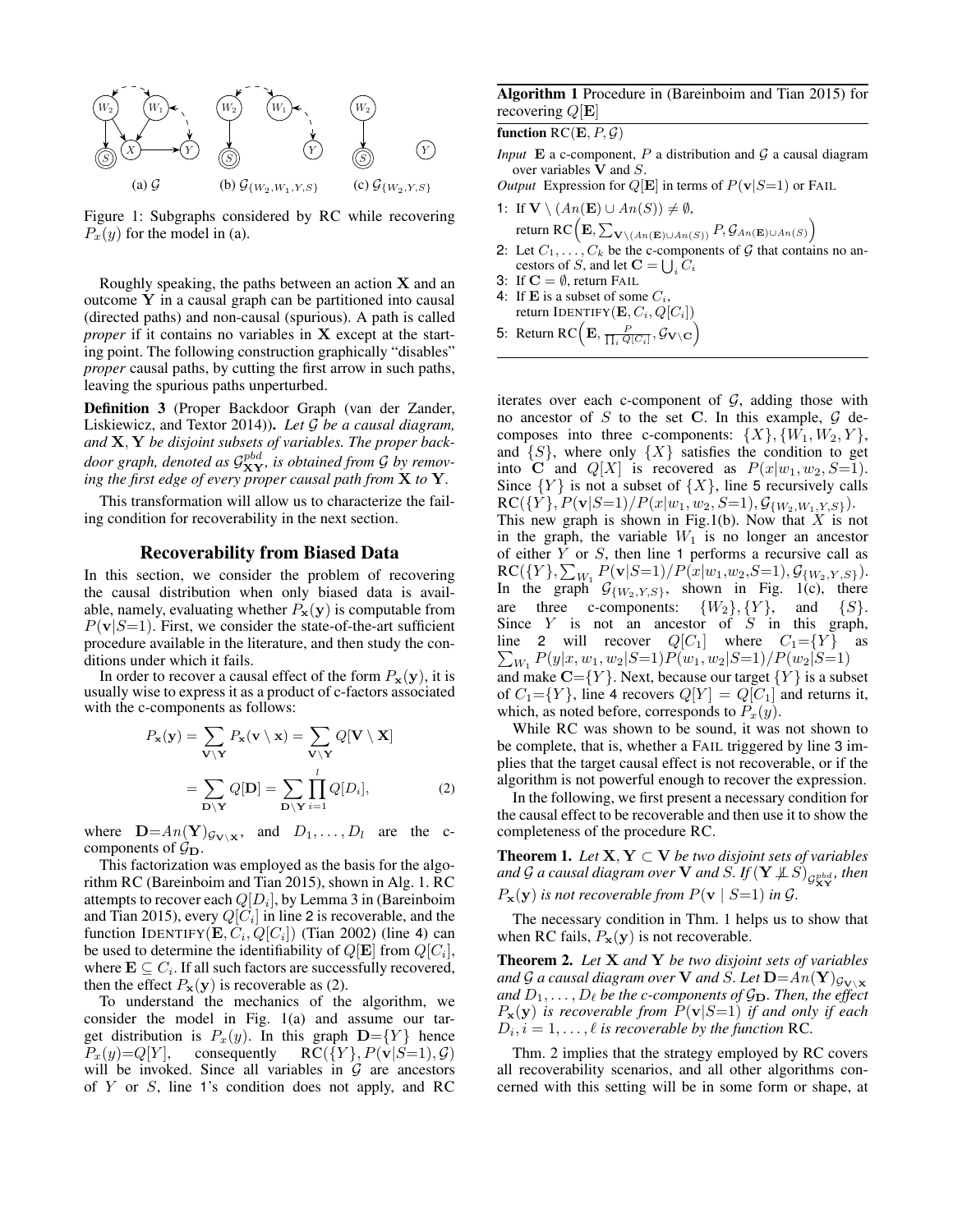most, equivalent to it. In other words, the recoverability algorithm in (Bareinboim and Tian 2015) is complete.

## Recoverability with External Data

Whenever the conditions of Thm. 2 are not satisfied, the target effect is provably not inferable from  $P(\mathbf{v}|S=1)$ . One common strategy to circumvent this challenging situation is to try to find and leverage alternative sources of data. Popular baseline covariates such as age, sex, and ethnicity can be obtained without bias in many cases, for instance, using data from the census or smaller pilot studies.

We supplement Def. 2 to formally account for the availability of a new source of data, i.e.,

Definition 4 (Recoverability from Selection Bias with External Data). *Given a causal graph* G *augmented with the selection mechanism, represented by the* S *node, the causal effect* Px(y) *is said to be recoverable from selection bias with external data*  $P(\mathbf{t})$  *if for any two models*  $M_1$  *and*  $M_2$ *compatible with*  $\mathcal{G}$ ,  $P^{M_1}(\mathbf{v}|S=1) = P^{M_2}(\mathbf{v}|S=1) > 0$  and  $P^{M_1}(\mathbf{t}) = P^{M_2}(\mathbf{t}) > 0$  implies  $P^{M_1}_{\mathbf{x}}(\mathbf{y}) = P^{M_2}_{\mathbf{x}}(\mathbf{y}).$ 

In other words, Def. 4 requires the causal effect to be uniquely computable from the available data (under selection bias and from the external source) and the assumptions embodied in the causal model.

We consider unbiased external data in the form of a distribution  $P(\mathbf{t^0})$ , where  $\mathbf{T^0} \subset \mathbf{V}$  is a set of variables measured (jointly) without bias. As shown in the next lemma, additional information can be inferred from the external data and model assumptions.

**Lemma 1.** *Given*  $P(\mathbf{t^0})$ *, let*  $\mathbf{T}'$  *be a set of variables such that*  $(S \perp \!\!\!\perp T' \mid T^0)$ *, and let*  $T = T^0 \cup T'$ *, then*  $P(\mathbf{t})$  *is recoverable.*

*Proof.* 
$$
P(\mathbf{t}) = P(\mathbf{t'} | \mathbf{t^0}, S=1)P(\mathbf{t^0}).
$$

From this point on, we will use  $T$  to denote a set of variables such that  $P(\mathbf{t})$  is available (following from  $P(\mathbf{t^0})$ ), and let  $\mathbf{R} = \mathbf{V} \setminus \mathbf{T}$  be the rest of the variables. Let  $P J(\mathcal{G}, \mathbf{T})$ denote the graph derived from the original graph  $G$  by representing the variables in  **as unobservables (with bidirected** edges), known as the *projection* of  $G$  on the set **T** (Verma 1993) (see also Def. 1 in (Tian and Pearl 2002b)). Accordingly, we can define c-factors  $Q_R[.]$  in this projection, denoting the following function

$$
Q_R[\mathbf{C}] = P_{\mathbf{t} \setminus \mathbf{c}}(\mathbf{c}) = P_{\mathbf{v} \setminus (\mathbf{c} \cup \mathbf{r})}(\mathbf{c})
$$
  
= 
$$
\sum_{\mathbf{U}, \mathbf{R}} \prod_{\{i \mid V_i \in \mathbf{C} \cup \mathbf{R}\}} P(v_i \mid pa_i, u_i) P(\mathbf{u}).
$$
 (3)

In other words, the function  $Q_R[.]$  represents a c-factor in  $\mathcal G$ when the variables in  $\bf{R}$  are treated as latent variables  $^1$ .

The next result delineates the new c-factors that can be recovered from  $P(\mathbf{t})$ :

**Lemma 2.** *Let*  $T \subseteq V$ ,  $R = V \setminus T$ , *and*  $T_1, \ldots, T_m$  *be the c*-components of  $P J(\mathcal{G}, \mathbf{T})$ *, then all*  $Q_R[T_k]$  *are recoverable from*  $P(\mathbf{t})$ *.* 

*Proof.* We have that

$$
P(\mathbf{t}) = \sum_{\mathbf{R}} P(\mathbf{v}) = \prod_{k=1}^{m} Q_R[T_k].
$$
 (4)

By (Tian and Pearl 2002b, Lemma 2), all  $Q_R[T_k]$  are recoverable from  $P(\mathbf{t})$ . П

Building on Lemmas 1 and 2, we now state the main result of this section:

**Theorem 3.** Let  $H \subseteq V \cup \{S\}$ , such that H is parti*tioned into c-components*  $H_1, \ldots, H_l, H_s$  *in the subgraph*  $\mathcal{G}_{H}$ *, where*  $S \in \hat{H}_s$ *. Assume* 

$$
f(P(\mathbf{v} \mid S=1)) = \frac{Q[H_s](\mathbf{v}, S=1)}{P(S=1)} \prod_i Q[H_i],\tag{5}
$$

*where*  $f(P(\mathbf{v}|S=1))$  *is some recoverable quantity, and*  $P(\mathbf{t})$  *is available. Let*  $\mathbf{T}_{\mathbf{H}}^0 = \mathbf{T} \setminus De(\mathbf{V} \setminus \mathbf{H})$  *g and*  $\mathbf{T}'$  *be the set of all variables in*  $\mathbf{H}$  *such that*  $(\mathbf{T}' \perp S | \mathbf{T}_{\mathbf{H}}^0)_{\mathcal{G}_{\mathbf{H}}}$ . *Also, let*  $T_H = T_H^0 \cup T'$  *and let*  $R_H = H \setminus T_H$ . *Then,* for  $j{=}1,\ldots,l$ ,  $Q[H_j]$  is recoverable if  $H_j$  contains no vari*ables that are both ancestors of*  $H_s$  *and belong to*  $\mathbf{R_H}$  *or its children (i.e.*  $H_j \cap An(H_s) \cap Ch(\mathbf{R_H}) = \emptyset$ ) in  $\mathcal{G}_H$ .

*Proof. (sketch, see Appendix C for details)* Let a topological order of the variables in **H** be  $V_{h_1} < \cdots < V_{h_k}$  in  $\mathcal{G}_{\mathbf{H}}$ . Let  $H^{\leq i} = \{V_{h_1}, \ldots, V_{h_i}\}$  be the set of variables in **H** ordered before  $V_{h_i}$  (including  $V_{h_i}$ ), and  $H^{>i} = H \setminus H^{\leq i}$  for  $i =$  $1, \ldots, k$ , and  $H^{\leq 0} = \emptyset$ . The assumptions of the theorem allow us to recover  $P_{\mathbf{v}\setminus\mathbf{h}}(\mathbf{t_H})$  from  $f(P(\mathbf{v}|S=1))$  and  $P(\mathbf{t})$ . For any  $H_i$  that satisfies the condition of the theorem, the associated c-factor can be recovered as:

$$
Q[H_j] = \prod_{\{i|V_{h_i} \in H_j \cap An(H_s)\}} \frac{\sum_{h \geq i \cap \mathbf{T_H}} P_{\mathbf{v} \setminus \mathbf{h}}(\mathbf{t_H})}{\sum_{h \geq i-1 \cap \mathbf{T_H}} P_{\mathbf{v} \setminus \mathbf{h}}(\mathbf{t_H})} \times
$$

$$
\prod_{\{i|V_{h_i} \in H_j \setminus An(H_s)\}} \frac{\sum_{h \geq i} f(P(\mathbf{v}|S=1))}{\sum_{h \geq i, V_{h_i}} f(P(\mathbf{v}|S=1))}.
$$
(6)

$$
\Box
$$

Thm. 3 will be the main driving force for recovering causal effects from combined biased data  $P(v|S=1)$  and unbiased data  $P(\mathbf{t})$ . To give an example of how this result can be used, consider the model in Fig  $2(a)$  and assume we have external data over  $\mathbf{T}^0 = \{Z\}$ . Then,  $\mathbf{T} = \{Z, X, Y\}$  because  $(S \perp\!\!\!\perp X, Y | Z)$ ,  $\mathbf{R} = \mathbf{V} \setminus \mathbf{T} = \{R, W\}$ , and  $H_s = \{S, Z\}$ which is the c-component that contains  $S$ . Also, the biased distribution factorizes as follows:

$$
P(\mathbf{v} \mid S=1) = \frac{Q[S, Z]}{P(S=1)} Q[W] Q[R] Q[X] Q[Y]. \tag{7}
$$

Thm. 3 would allow us to recover  $Q[X]$  and  $Q[Y]$  since they do not contain any ancestor of  $H<sub>S</sub>$ .

#### Recovering Causal Effects Systematically

In order to recover the causal distribution  $P_{\mathbf{x}}(\mathbf{y})$  systematically, (Bareinboim and Tian 2015) proposed a strategy that recovers each  $Q[D_i]$  in Eq. (2) one by one. It turns out that when external data  $P(\mathbf{t})$  is available, each  $Q[D_i]$  being recoverable is no longer necessary for the overall recoverability of  $P_{\mathbf{x}}(\mathbf{y})$ . To witness, let us follow up on the example

<sup>&</sup>lt;sup>1</sup>C-components with arbitrary variables as latent variables are defined in (Tian and Pearl 2002b).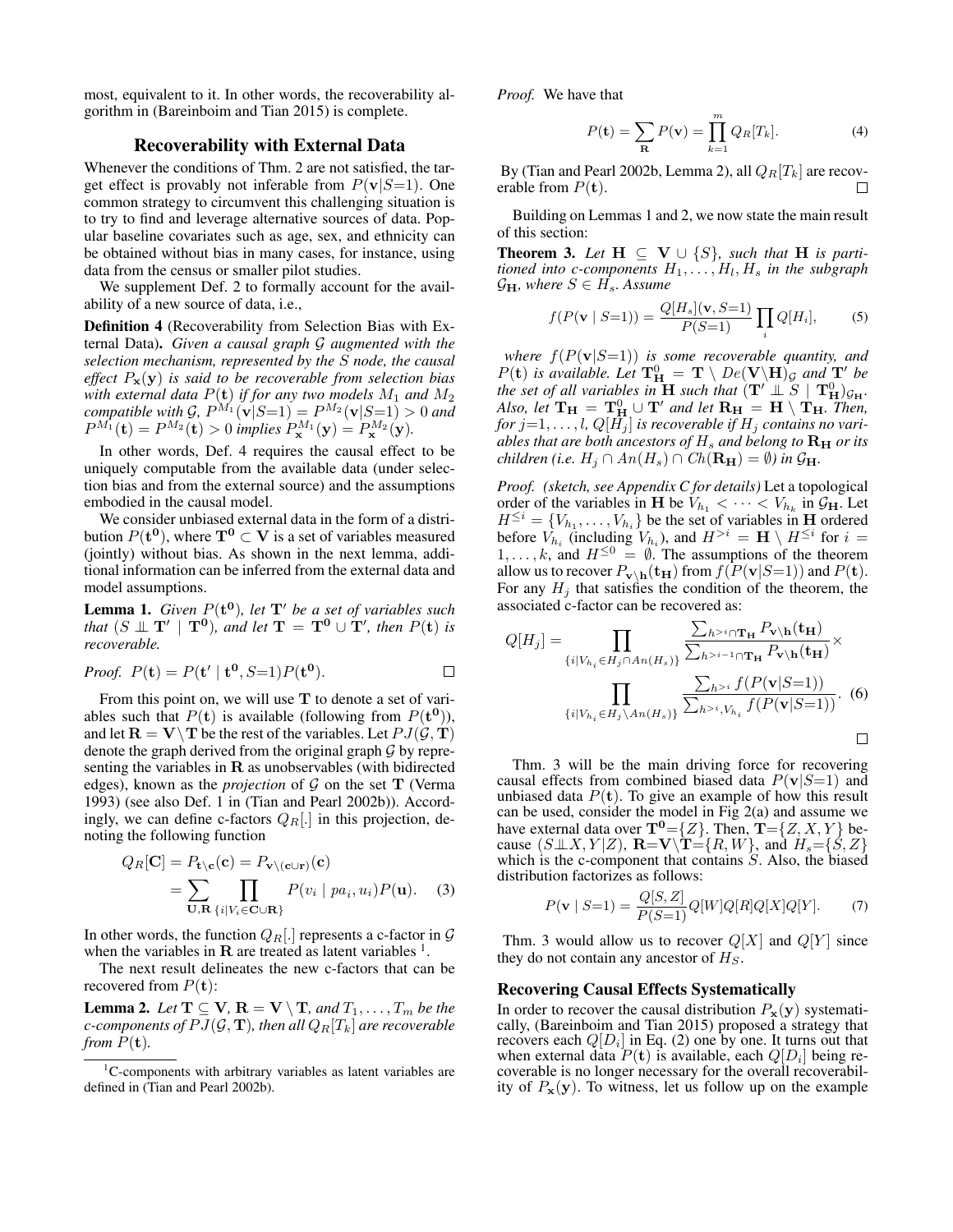from Fig 2(a), introduced at the end of the last section. Following the strategy dictated by Eq. (2), we note that

$$
P_x(y) = \sum_{Z,R} Q[Y, Z, R] = \sum_{Z,R} Q[Y]Q[Z]Q[R].
$$
 (8)

Thm. 3 licenses the recoverability of  $Q[Y]$ , but it is not difficult to shown that neither  $Q[R]$  nor  $Q[Z]$  is recoverable. Perhaps surprisingly, however,  $\dot{P}_x(y)$  can be recovered as

$$
\sum_{Z} Q[Y] \sum_{R} Q[R] Q[Z] = \sum_{Z} P(y|x, z, S=1) P(z). \tag{9}
$$

The key observation here is that while  $Q[R]$  and  $Q[Z]$  are not recoverable individually,  $\sum_R Q[R]Q[Z]$  is, in fact, a function of Z and equal to  $Q_R[\overline{Z}]$  (see Eq. 3), which can be recovered from  $P(\mathbf{t}) = P(z, x, y)$  as  $P(z)$  via Lemma 2.

To formally account for this situation, we re-write the causal effect in Eq. (2) by splitting  $\mathbf{D} \setminus \mathbf{Y}$  into two parts:  $A = (D \ Y) \cap T$  and  $B = (D \ Y) \cap R$  where  $R = V \ T$ , and then we treat elements in B as latent variables while defining c-factors  $Q_B$ . in the resulting projected graph  $PJ(\mathcal{G}_D, D \setminus B)$ , as follows:

$$
P_{\mathbf{x}}(\mathbf{y}) = \sum_{\mathbf{D} \setminus \mathbf{Y}} \prod_{i=1}^{l} Q[D_i] = \sum_{\mathbf{A}} \prod_{j=1}^{\ell} Q_B[C_j], \qquad (10)
$$

where  $\mathbf{D} = An(\mathbf{Y})_{\mathcal{G}_{\mathbf{V}\setminus\mathbf{X}}}, D_1, \ldots, D_l$  are the c-components of  $\mathcal{G}_{\mathbf{D}}, C_1, \ldots, C_\ell$  are the c-components of  $PJ(\mathcal{G}_{\mathbf{D}}, \mathbf{D}\setminus \mathbf{B}),$ and c-factors  $Q_B[C_j]$  are defined as

$$
Q_B[C_j] = \sum_{\mathbf{U} \cup \mathbf{B}} \prod_{\{i \mid V_i \in C_j \cup \mathbf{B}\}} P(v_i | pa_i, u_i) P(\mathbf{u}). \tag{11}
$$

 $Q_B[C_j]$  could also be expressed in terms of  $Q[D_i]$  in the following form:

$$
Q_B[C_j] = \sum_{B_j} \prod_{\{i \mid D_i \in F_j\}} Q[D_i], \tag{12}
$$

where  $B_j$  are disjoint and possibly empty sets such that  $\bigcup_{j=1}^{\ell} B_j = \mathbf{B}$ , and  $F_1, \ldots, F_{\ell}$  form a partition of  $\{D_1,\ldots,D_l\}.$ 

Under certain conditions, a c-factor  $Q_B[C_i]$  may be equal to the c-factor  $Q_R[C_j]$ , defined in  $PJ(\mathcal{G}, \mathbf{T})$ , which is potentially recoverable in terms of the unbiased distribution  $P(\mathbf{t})$ .

**Lemma 3.** Let  $C_i$  be a c-component of  $PI(\mathcal{G}_D, D \setminus B)$ . If  $\mathbf{B} \cap Pa(C_i) = \mathbf{R} \cap Pa(C_i)$ , then

- *(i)*  $Q_B[C_j] = Q_R[C_j]$ *, where*  $Q_R[C_j]$  *is a c-factor in*  $PJ(\mathcal{G}, \mathbf{T})$  as defined in Eq. (3); and
- *(ii) Let*  $T_1, \ldots, T_m$  *be the c-components of*  $PI(\mathcal{G}, \mathbf{T})$ *, then*  $C_j$  *must be a subset of some*  $T_k$ *.*

*Proof. (i)* Let  $\hat{B}_j = \mathbf{B} \cap Pa(C_j)$ . Any variable in **B** that is not in  $\hat{B}_j$  does not appear in the expression in (11), and can be summed out, leading to

$$
Q_B[C_j] = \sum_{\mathbf{U} \cup \hat{B}_j} \prod_{\{i \mid V_i \in C_j \cup \hat{B}_j\}} P(v_i | pa_i, u_i) P(\mathbf{u}). \quad (13)
$$



Figure 2: Examples of recoverability tasks for the effect  $P_x(y)$ . Model in (a) can be recovered with external data on Z. Model in (b) is recoverable with external data on  $W_2$  or  $W_1$ .

Similarly, from (3) we have:

$$
Q_R[C_j] = \sum_{\mathbf{U} \cup \mathbf{R}} \prod_{\{i \mid V_i \in \mathbf{C}_j \cup \mathbf{R}\}} P(v_i | pa_i, u_i) P(\mathbf{u}).
$$

Let  $\hat{R}_j = \mathbf{R} \cap Pa(C_j)$ . Then any variable in **R** that is not in  $\hat{R}_j$  can be summed out, leading to

$$
Q_R[C_j] = \sum_{\mathbf{U} \cup \hat{R}_j} \prod_{\{i \mid V_i \in \mathbf{C}_j \cup \hat{R}_j\}} P(v_i | pa_i, u_i) P(\mathbf{u}). \quad (14)
$$

It is clear that if  $\hat{R}_j = \hat{B}_j$ , then (14) is equal to (13).

*(ii)* Since  $D \subseteq V$  and  $B \subseteq R$ , a c-component of  $PJ(\mathcal{G}_D, D \setminus B)$  must be a subset of a c-component of  $PJ(\mathcal{G}, T)$ .  $PJ(\mathcal{G}, \mathbf{T}).$ 

The importance of Lemma 3 stems from the fact that  $Q_R[C_i]$  is potentially identifiable in  $PJ(\mathcal{G}, \mathbf{T})$  from the unbiased distribution  $P(t)$  based on Lemma 2. Specifically, we can use IDENTIFY $(C_j, T_k, Q_R[T_k])$  to try to recover  $Q_B[C_j] = Q_R[C_j]$ . If  $Q_R[C_j]$  is not identifiable from  $P(\mathbf{t})$ , then we further attempt to recover  $Q_B[C_i]$  by recovering each  $Q[D_i]$  in Eq. (12) factor by factor.

To recover an individual  $Q[D_i]$ , it turns out the RC algorithm (Alg. 1) is not complete anymore in our setting (even if line 2 of RC is enhanced with Thm. 3). Extending RC, we develop a new algorithm called RCE (Alg. 2) to recover any target c-component  $Q[\mathbf{E}]$ . RCE attempts to systematically recover  $Q[\mathbf{E}]$  by recovering, using Thm. 3 (line 2), the c-component  $Q[C_i]$  of  $G$  that contains **E**, and then call the function IDENTIFY to recover  $Q[\mathbf{E}]$  from  $Q[C_i]$  (line 3a). To facilitate this, RCE reduces the problem to simpler subgraphs, by removing irrelevant non-ancestors (line 1) or other recoverable c-components (line 3b and line 4) from the current graph. These other c-components are recovered either by Thm. 3 (line 2) or by recursively calling RCE (line 4). Due to the recursive nature of the process, RCE may try to compute a c-component more than once, which can be avoided by keeping track of the previous queries. For simplicity we omit these practical details.

Putting these results together, we develop a general, systematic procedure for recovering causal effects called IDSB. The function IDSB in Alg. 3 accepts as input two disjoint sets **X**, **Y**, distributions  $P(\mathbf{v}|S=1)$ ,  $P(\mathbf{t^0})$ , and a causal diagram  $\mathcal{G}$ ; it outputs an expression for  $P_{\mathbf{x}}(\mathbf{y})$  in terms of the input distributions or FAIL. IDSB starts by simplifying the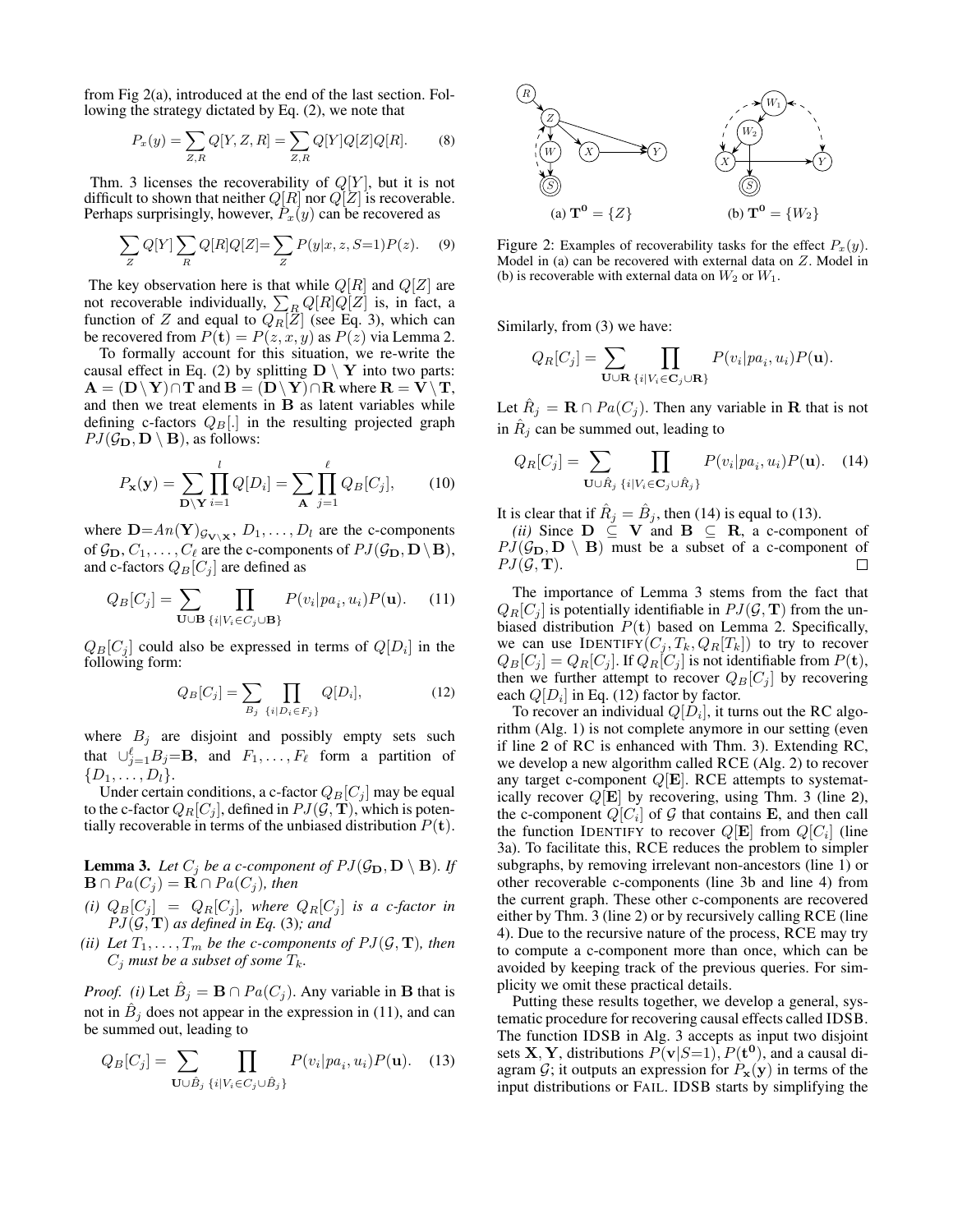Algorithm 2 Recursive function used to recover an arbitrary c-component

function RCE(E,  $P$ ,  $G$ )

*Input*  $\bf{E}$  a set of variables such that  $\bf{E}$  is a c-component,  $\mathcal P$  a distribution over  $V$ ,  $G$  a causal diagram over variables  $V$  and  $S$ .  $P^*(t)$  a distribution over **T** and  $\mathcal{G}^*$  the original graph over variables  $V^*$  and S are defined globally.

*Output* Expression for  $Q[\mathbf{E}]$  or FAIL

- 1: Let  $\mathbf{W} = An(\mathbf{E}) \cup An(S)$ . If  $\mathbf{V} \setminus \mathbf{W} \neq \emptyset$ , return RCE $\left(\textbf{E},\sum_{\textbf{V}\setminus\textbf{W}}\mathcal{P},\mathcal{G}_{\textbf{W}}\right)$
- 2: Let  $C_1, \ldots, C_k$  be the c-components of G that are recoverable by Thm. 3 (with  $f(P(\mathbf{v}|S=1)) = P$  and  $P(\mathbf{t}) = P^*(\mathbf{t})$ ). Let  $\mathbf{C} = \bigcup_i C_i$
- 3: If  $\mathbf{C} \neq \emptyset$ ,
	- (a) If  $\mathbf E$  is a subset of some  $C_i$ , then return IDENTIFY( $\mathbf{E}, C_i, Q[C_i]$ )
	- (b) Return RCE  $\left(\mathbf{E}, \frac{\mathcal{P}}{\prod_i Q[C_i]}, \mathcal{G}_{(\mathbf{V} \cup \{S\}) \setminus \mathbf{C}}\right)$
- 4: For each c-component  $B_i$  of  $G$  that does not contain  $E$  such that  $\mathbf{Z} = \mathbf{V} \setminus (An(S) \cup An(B_i)) \neq \emptyset$ :  $Q[B_i] = \text{RCE}(B_i, \sum_{\mathbf{Z}} \mathcal{P}, \mathcal{G}_{(\mathbf{V} \cup \{S\}) \setminus \mathbf{Z}})$ If  $Q[B_i] \neq$  Fail, return RCE  $\left(\mathbf{E}, \frac{\mathcal{P}}{Q[B_i]}, \mathcal{G}_{(\mathbf{V} \cup \{S\}) \setminus B_i}\right)$
- 5: Return FAIL

model via removing irrelevant non-ancestors (line 1) and recovering  $P(t)$  using Lemma 1 (lines 2, 3). IDSB then recovers  $P_x(y)$  using Eq. (10) by recovering each  $Q_B[C_j]$ (line 5). For each  $Q_B[C_i]$ , IDSB first attempts to recover it from  $P(t)$  based on Lemma 2 by calling the function IDEN-TIFY if the condition in Lemma 3 is satisfied. If this fails, IDSB tries to recover  $Q_B[C_j]$  using (12) by calling RCE for each  $Q[D_i]$ . The next theorem states that IDSB is sound.

#### Theorem 4. *The procedure* IDSB *is sound.*

Due to page limits, we provide the proof of Thm. 4 in the Appendix D. Nevertheless, we will illustrate its mechanics using the example from Fig. 3(a) where we assume  $P(v|S=1)$  and  $P(t^0)$  are given, with  $\mathbf{T}^0 = \{V_2, V_3, V_6\}$ , and the goal is to recover  $P_x(y)$ . Initially, in line 1 W = V. Line 2 finds that  $(S \perp X, V_1 | \mathbf{T}^0)$ , hence  $\mathbf{T} = \{X, V_1, V_2, V_3, V_6\}$  and line 3 recovers  $P(\mathbf{t})=P(x, v_1|v_2, v_3, v_6, S=1)P(v_2, v_3, v_6)$ . At line 4, we have  $\mathbf{D} = \{V_5, V_6, Y\}$ ,  $\mathbf{R} = \{V_4, V_5, Y\}$ ,  $\mathbf{A} = \{V_6\}$ , and  $\mathbf{B} = \{V_5\}$ . The graphs  $\mathcal{G}_{\mathbf{D}}, PJ(\mathcal{G}, \mathbf{T})$ , and  $PJ(\mathcal{G}_{\mathbf{D}}, \mathbf{D}\backslash \mathbf{B})$ (Fig. 3(b), (c), and (d) respectively) are derived from  $G$ (Fig.  $3(a)$ ). The table in Fig.  $3(i)$  summarizes the decomposition of these graphs and recalls how each c-component and c-factor are denoted by IDSB in line 4. At this point, we know from Eq. (10) that  $P_x(y) = \sum_{V_6} Q_B[Y] Q_B[V_6]$ . Also,  $Q_B[Y] = Q[Y]$ ,  $Q_B[V_6] = \sum_{V_5} Q[V_5, V_6]$ , corresponding to  $B_1=$ Ø,  $B_2=$ { $V_5$ },  $F_1=$ { $\{Y\}$ } and  $F_2=$ { $\{V_5, V_6\}$ }. Clearly  $\mathbf{B}=B_1\cup B_2$  and  $F_1, F_2$  constitute a partition over  $\{D_1, D_2\}.$ 

Continuing with line 5, the algorithm considers the first c-component  $C_1 = \{Y\}$ , and since  $\mathbf{B} \cap Pa(Y) = \emptyset$   $\neq$  $\mathbf{R} \cap Pa(Y) = \{Y\}$ , it calls RCE to try to recover  $Q[Y]$ (which is equal to  $Q_B[Y]$ ) in the graph G. The recursion induced by this call to RCE is depicted in Fig. 4, where each **Algorithm 3** Algorithm capable of recovering  $P_x(y)$  from selection bias with external data

function  $\text{IDSB}(\mathbf{X}, \mathbf{Y}, P, P(\mathbf{t^0}), \mathcal{G})$ 

- *Input*  $X, Y$  disjoint sets of variables,  $P(v|S=1)$  a distribution,  $P(\mathbf{t}^0)$  distribution over a set of variables  $\mathbf{T}^0$ , and  $\mathcal G$  a causal diagram over variables  $V$  and  $S$
- *Output* Expression for  $P_x(y)$  in terms of  $P(v|S=1)$  and  $P(t^0)$ or FAIL
- 1: Let  $\mathbf{W} = An(\mathbf{Y}) \cup An(S), \mathcal{G} \leftarrow \mathcal{G}_{\mathbf{W}}, P \leftarrow \sum_{\mathbf{V}\setminus \mathbf{W}} P$
- 2: Let  $T' \subset W$  be the set of all the variables such that  $(S \perp \!\!\! \perp T' | T^0 \cap W)_{\mathcal{G}}$ , and  $T = T' \cup (T^0 \cap W)$
- 3: Recover  $P(\mathbf{t})$  by Lemma 1
- 4: Let  $\mathbf{D} = An(\mathbf{Y})_{\mathcal{G}_{\mathbf{W}\setminus\mathbf{X}}},$ Let  $D_1, \ldots, D_l$  be the c-components of  $\mathcal{G}_D$ , Let  $T_1, \ldots, T_m$  be the c-components of  $PJ(\mathcal{G}, \mathbf{T}),$  $\mathbf{R} = \mathbf{W} \setminus \mathbf{T}, \mathbf{A} = (\mathbf{D} \setminus \mathbf{Y}) \cap \mathbf{T}, \mathbf{B} = (\mathbf{D} \setminus \mathbf{Y}) \cap \mathbf{R},$ Let  $C_1, \ldots, C_\ell$  be the c-components of  $PJ(\mathcal{G}_D, D \setminus B)$ , such that  $Q_B[C_j]$  is given by Eq. (12). 5: For each  $C_i$ If  $\mathbf{B} \cap Pa(C_i) = \mathbf{R} \cap Pa(C_i)$  then Assume  $C_i$  is a subset of  $T_k$  $Q_B[C_j] = \text{IDENTIFY}(C_j, T_k, Q_R[T_k])$ 
	- If  $\mathbf{B} \cap Pa(C_j) \neq \mathbf{R} \cap Pa(C_j)$  or  $Q_B[C_j] =$  FAIL, then  $Q_{B}[C_{j}] = \sum_{B_{j}} \prod_{i, D_{i} \in F_{j}} \text{RCE} \left ( D_{i}, P, \mathcal{G} \right )$ If  $Q_B[C_j] =$  FAIL, then return FAIL
- 6: Return  $\sum_{\mathbf{A}} \prod_{j=1}^{\ell} Q_B[C_j]$

edge is annotated with the line number (in RCE) that initiates the call and Fig. 3(e)-(h) contain the relevant subgraphs. Each  $\mathcal{P}^{(i)}$ ,  $i=0,\ldots,4$  stands for the distributions associated with the corresponding subgraph, obtained as follows

$$
\mathcal{P}^{(0)} = P(\mathbf{v}|S=1),\tag{15}
$$

$$
\mathcal{P}^{(1)} = \mathcal{P}^{(0)} / Q[V_2], \text{ where}
$$
 (16)

$$
Q[V_2] = \sum_{X, V_3, V_6} P(\mathbf{t}) / \sum_{X, V_3, V_6, V_2} P(\mathbf{t}) ,\qquad(17)
$$

$$
\mathcal{P}^{(2)} = \sum_{V_1} \mathcal{P}^{(1)},\tag{18}
$$

$$
\mathcal{P}^{(3)} = \mathcal{P}^{(2)} / Q[X], \text{ where}
$$
 (19)

$$
Q[X] = \sum_{V_4, V_5, Y} \mathcal{P}^{(2)} / \sum_{V_4, V_5, X, Y} \mathcal{P}^{(2)} , \text{ and } (20)
$$

$$
\mathcal{P}^{(4)} = \sum_{V_3, V_4} \mathcal{P}^{(3)}.
$$
 (21)

Finally, the result returned by RCE is:

$$
Q[Y] = \mathcal{P}^{(4)} / \sum_{Y} \mathcal{P}^{(4)}.
$$
 (22)

After  $Q[Y]$  is computed, IDSB moves on to  $C_2 = \{V_6\}.$ Since  $B \cap Pa(V_6) = \{V_5\} = \mathbb{R} \cap Pa(V_6)$ , we have that  $Q_B[V_6]$ is equal to  $Q_R[V_6]$  which is potentially identifiable from  $Q_R[T_2]$  where  $T_2 = \{V_3, V_6\}$ . Next, IDSB calls IDEN-TIFY( $\{V_6\}, \{V_3, V_6\}, Q_R[T_2]$ ) to obtain  $Q_B[V_6]=P(v_6)$ .

Despite IDSB's generality, it is not clear at this point whether there are positive cases not covered by the algorithm – i.e., cases computable from  $P(\mathbf{t}^0)$  and  $P(\mathbf{v}|S=1)$ , but where IDSB returns "FAIL". Still, the current state-ofthe-art procedure that accepts external data, called General-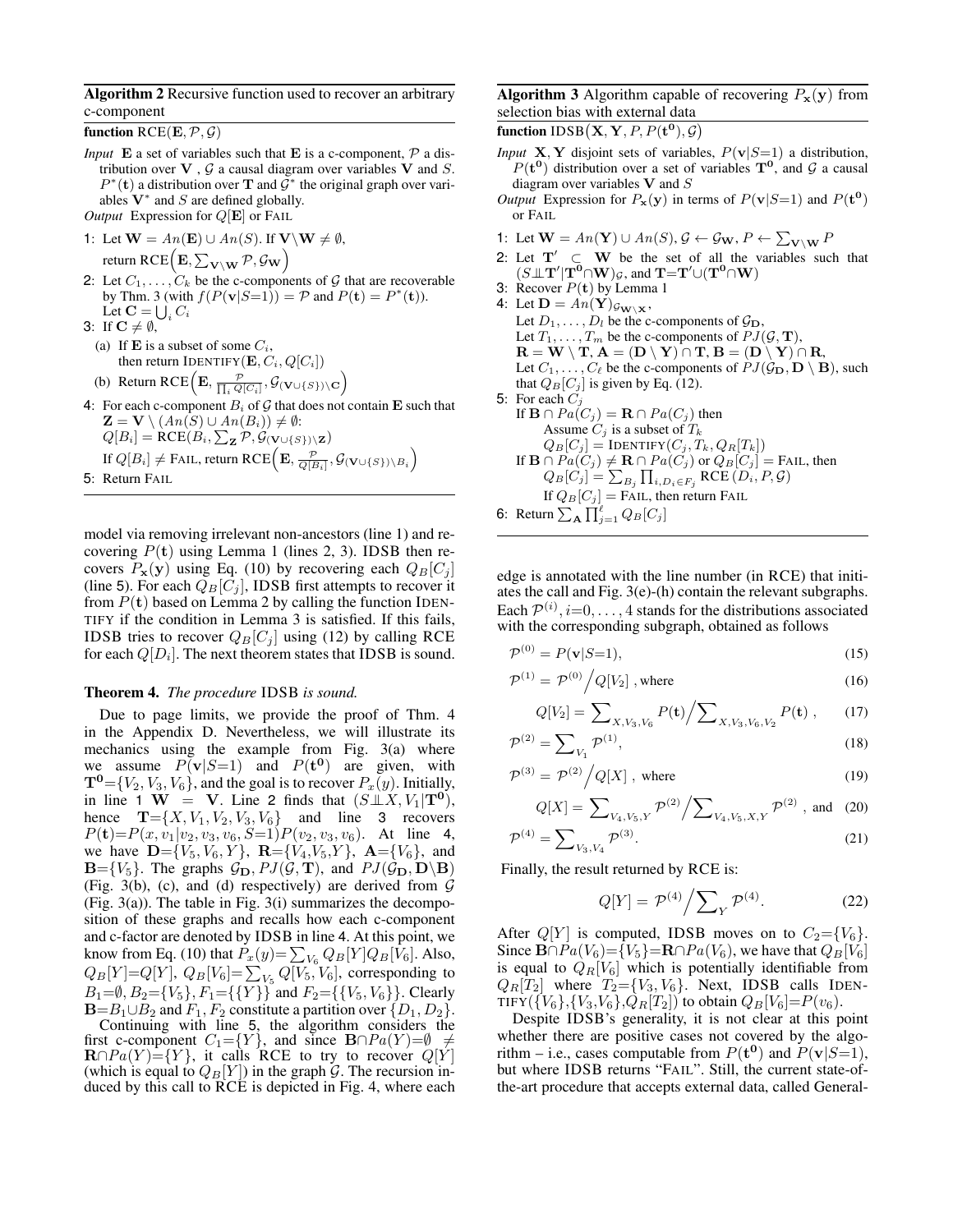

Figure 3: Example of a model and the transformations involved in recovering the target causal effect. We assume  $P(v|S=1)$ and  $P(v_2, v_3, v_6)$  are given.

$$
\begin{array}{c} \text{RCE}(\{Y\}, \mathcal{P}^{(0)}, \mathcal{G}) \\ \qquad \qquad \mid 3b \\ \text{RCE}(\{Y\}, \mathcal{P}^{(1)}, \mathcal{G}_{\mathbf{V}\cup\{S\}\setminus\{V_2\}}) \\ \qquad \qquad \mid \\ \text{RCE}(\{Y\}, \mathcal{P}^{(2)}, \mathcal{G}_{\mathbf{V}\cup\{S\}\setminus\{V_2, V_1\}}) \\ \qquad \qquad 3b \mid \\ \text{RCE}(\{Y\}, \mathcal{P}^{(3)}, \mathcal{G}_{\mathbf{V}\cup\{S\}\setminus\{V_2, V_1, X\}}) \\ \qquad \qquad \mid 1 \\ \text{RCE}(\{Y\}, \mathcal{P}^{(4)}, \mathcal{G}_{\{Y, V_5, V_6, S\}}) \\ \qquad \qquad \mid 3a \\ \text{IDENTIFY}(\{Y\}, \{Y\}, Q[Y]) \end{array}
$$

Figure 4: Recursion of RCE when used to recover  $Q[Y]$  in the model in Fig. 3(a).

ized Adjustment Criterion (GAC) (Correa, Tian, and Bareinboim 2018a), is constrained to backdoor-like expressions. The next proposition compares the power of the two approaches.

Theorem 5. IDSB *is strictly more powerful than the Generalized Adjustment Criterion for the task of recovering a causal effect* Px(y) *from a combination of biased distribution*  $P(\mathbf{v}|S=1)$  and unbiased distribution  $P(\mathbf{t^0})$  in  $\mathcal{G}$ .

We outline how this statement can be proved (see Appendix D for the formal proof). We first show that whenever IDSB fails to recover  $P_x(y)$ , then GAC is also unable to recover the effect. Then, to show that IDSB is strictly more general, we present an example where IDSB recovers  $P_x(y)$ but GAC fails. Consider the problem of recovering  $P_{\mathbf{x}}(\mathbf{y})$  in the model in Fig. 2(b) with external data over  $\mathbf{T}^{\overline{\mathbf{0}}} = {\overline{W}}_2$ . GAC asks for the following three conditions:

• Condition (iii) requires a set  $Z<sup>T</sup>$  to be available from external data such that the independence  $(S \bot\!\!\bot Y | \mathbf{Z^T})_{\mathcal{G}^{pbd}_{\mathbf{XY}}}$ holds. For this model  $\mathbf{Z^T} = \{W_2\}$  suffices.

- Condition (i) requires that no covariate should be a descendant of a variable in a proper causal path from  $X$  to **Y**, which is also satisfied by  $\mathbb{Z} = \{W_2\}$ .
- However, condition (ii) requires the independence  $(X \perp\!\!\!\perp Y | \mathbf{Z}, S)_{\mathcal{G}_{\mathbf{X}\mathbf{X}}^{pbd}}$  to hold, which cannot be satisfied in this model by  $\mathbf{Z} = \{W_2\}$ , or  $\mathbf{Z} = \{W_1, W_2\}$ , or any other Z.

Since not all conditions are satisfiable, GAC fails. Nevertheless, IDSB is able to recover  $P_x(y)$ . To witness, note that  $\mathbf{D} = An(\mathbf{Y})_{\mathcal{G}_{\mathbf{V}\setminus\mathbf{X}}} = \{Y\}$ , hence  $P_x(y) = Q[Y]$ . Also  $\mathbf{T} = \{W_1, W_2, X, Y\}$ ,  $\mathbf{R} = \emptyset$ , The set  $\{Y\}$  is a subset of ccomponent  $T_1 = \{W_1, X, Y\}$  in  $PI(\mathcal{G}, \mathbf{T})$ . IDSB will call IDENTIFY $({Y}, T_1, Q_R[T_1])$ , where  $Q_R[T_1]$  is recoverable from  $P(\mathbf{t})=P(y,x,w_1,w_2)=P(y,x,w_1|w_2,S=1)P(w_2)$  by Lemma 2, and obtain

$$
P_x(y) = \frac{\sum_{W_1} P(y, x \mid w_1, w_2) P(w_1)}{\sum_{W_1} P(x \mid w_1, w_2,) P(w_1)}.
$$
 (23)

#### **Conclusions**

We investigated the challenges arising due to confounding and selection biases, which come under the rubric of recoverability of causal effects. We first studied the algorithm RC (Alg.1) (Bareinboim and Tian 2015), which takes as input a causal diagram and a biased distribution. We supplemented the algorithm with a necessary condition for recoverability (Thm. 1), and proved that RC is complete for this task, namely, it recovers all effects that are indeed recoverable (Thm. 2). We then relaxed the setting to allow the incorporation of unbiased data (Def. 4). We developed the algorithm IDSB (Alg. 3), which takes as input a combination of biased and unbiased data. We proved that IDSB is strictly more powerful than the current state-of-the-art method available (Thm. 5). Since confounding and selection biases are problems pervasive across disciplines, we hope that the methods developed here should help to understand and alleviate this problem in a broad range of data-intensive applications.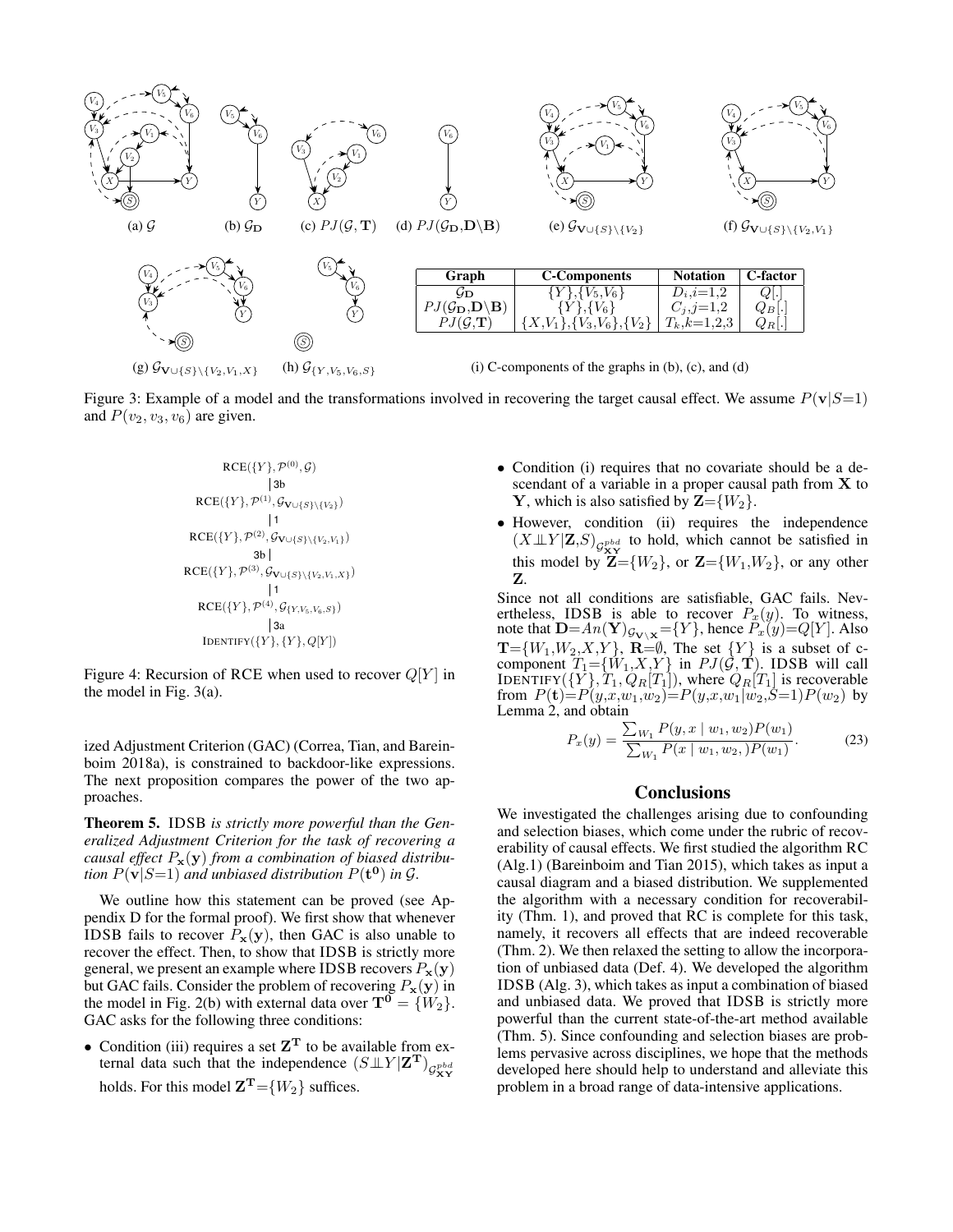Acknowledgments Juan D. Correa and Elias Bareinboim were in parts supported by grants from IBM Research, Adobe Research, NSF IIS-1704352, and IIS-1750807 (CA-REER). Jin Tian was partially supported by NSF grant IIS-1704352 and ONR grant N000141712140.

## References

Angrist, J. D. 1997. Conditional independence in sample selection models. *Economics Letters* 54(2):103–112.

Bareinboim, E., and Pearl, J. 2012a. Causal Inference by Surrogate Experiments: z-Identifiability. In *Proceedings of the Twenty-Eighth Conference on Uncertainty in Artificial Intelligence*, 113–120. AUAI Press.

Bareinboim, E., and Pearl, J. 2012b. Controlling Selection Bias in Causal Inference. In *Proceedings of the 15th International Conference on Artificial Intelligence and Statistics (AISTATS)*. La Palma, Canary Islands: JMLR. 100–108.

Bareinboim, E., and Pearl, J. 2016. Causal inference and the data-fusion problem. *Proceedings of the National Academy of Sciences* 113(27):7345–7352.

Bareinboim, E., and Tian, J. 2015. Recovering Causal Effects from Selection Bias. *Proceedings of the Twenty-Ninth AAAI Conference on Artificial Intelligence* 3475–3481.

Bareinboim, E.; Tian, J.; and Pearl, J. 2014. Recovering from Selection Bias in Causal and Statistical Inference. In *Proceedings of the Twenty-eighth AAAI Conference on Artificial Intelligence*, 2410–2416. Palo Alto, CA: AAAI Press.

Cooper, G. 1995. Causal Discovery from Data in the Presence of Selection Bias. In *Proceedings of the Workshop on Artificial Intelligence and Statistics*, 140–150.

Correa, J. D., and Bareinboim, E. 2017. Causal effect identification by adjustment under confounding and selection biases. In *AAAI*.

Correa, J. D.; Tian, J.; and Bareinboim, E. 2018a. Generalized Adjustment Under Confounding and Selection Biases. In *Proceedings of the 32th Conference on Artificial Intelligence (AAAI 2018)*.

Correa, J. D.; Tian, J.; and Bareinboim, E. 2018b. Identification of causal effects in the presence of selection bias. Technical report, R-38, Purdue AI Lab, Dep. of Computer Science, Purdue University.

Cortes, C.; Mohri, M.; Riley, M.; and Rostamizadeh, A. 2008. Sample Selection Bias Correction Theory. In *Proceedings of the 19th International Conference on Algorithmic Learning Theory*, 38–53.

Elkan, C. 2001. The foundations of cost-sensitive learning. In *International joint conference on artificial intelligence*, volume 17, 973–978.

Evans, R. J., and Didelez, V. 2015. Recovering from Selection Bias Using Marginal Structure in Discrete Models. In *Proceedings of the UAI 2015 Conference on Advances in Causal Inference - Volume 1504*, ACI'15, 46–55.

Glymour, M. M., and Greenland, S. 2008. Causal Diagrams. In *Modern Epidemiology*. Philadelphia, PA: Lippincott Williams & Wilkins, 3rd edition. 183–209.

Heckman, J. J. 1979. Sample Selection Bias as a Specification Error. *Econometrica* 47(1):153.

Huang, Y., and Valtorta, M. 2006. Pearl's Calculus of Intervention Is Complete. In T.S.˜Richardson, R. D. a., ed., *Proceedings of the Twenty-Second Conference on Uncertainty in Artificial Intelligence*, 217–224. AUAI Press.

Kuroki, M., and Cai, Z. 2006. On recovering a population covariance matrix in the presence of selection bias. *Biometrika* 93(3):601–611.

Little, R., and Rubin, D. 1987. *Statistical analysis with missing data*. New York, NY, USA: John Wiley & Sons.

Mefford, J., and Witte, J. S. 2012. The covariate's dilemma. *PLoS Genet* 8(11):e1003096.

Pearl, J. 1995. Causal diagrams for empirical research. *Biometrika* 82(4):669–688.

Pearl, J. 2000. *Causality: models, reasoning, and inference*. Cambridge University Press, 2nd edition.

Pirinen, M.; Donnelly, P.; and Spencer, C. 2012. Including known covariates can reduce power to detect genetic effects in case-control studies. *Nature Genetics* 44(8):848–851.

Robins, J. M. 2001. Data, Design, and Background Knowledge in Etiologic Inference. *Epidemiology* 12(3):313–320.

Robinson, L. D., and Jewell, N. P. 1991. Some Surprising Results about Covariate Adjustment in Logistic Regression Models. *International Statistical Review / Revue Internationale de Statistique* 59(2):227–240.

Shpitser, I., and Pearl, J. 2006. Identification of Joint Interventional Distributions in Recursive semi-Markovian Causal Models. In *Proceedings of the Twenty-First AAAI Conference on Artificial Intelligence*, volume 21, 1219–1226.

Spirtes, P.; Glymour, C. N.; and Scheines, R. 2001. *Causation, Prediction, and Search*. MIT Press, 2nd edition.

Tian, J., and Pearl, J. 2002a. A General Identification Condition for Causal Effects. In *Proceedings of the Eighteenth National Conference on Artificial Intelligence (AAAI 2002)*, 567–573. Menlo Park, CA: AAAI Press/The MIT Press.

Tian, J., and Pearl, J. 2002b. On the Testable Implications of Causal Models with Hidden Variables. *Proceedings of the Eighteenth Conference on Uncertainty in Artificial Intelligence (UAI-02)* 519–527.

Tian, J. 2002. *Studies in causal reasoning and learning*. Ph.D. Dissertation, Computer Science Department, University of California Los Angeles, CA.

van der Zander, B.; Liskiewicz, M.; and Textor, J. 2014. Constructing separators and adjustment sets in ancestral graphs. In *Proceedings of UAI 2014*, 907–916.

Verma, T. 1993. Graphical aspects of causal models. Technical report, Cognitive Systems Laboratory, Computer Science Department, University of California, Los Angeles.

Whittemore, A. 1978. Collapsibility of multidimensional contingency tables. *Journal of the Royal Statistical Society. Series B* 40(3):328–340.

Zadrozny, B. 2004. Learning and evaluating classifiers under sample selection bias. In *Twenty-first international conference on Machine learning - ICML '04*, 114–121.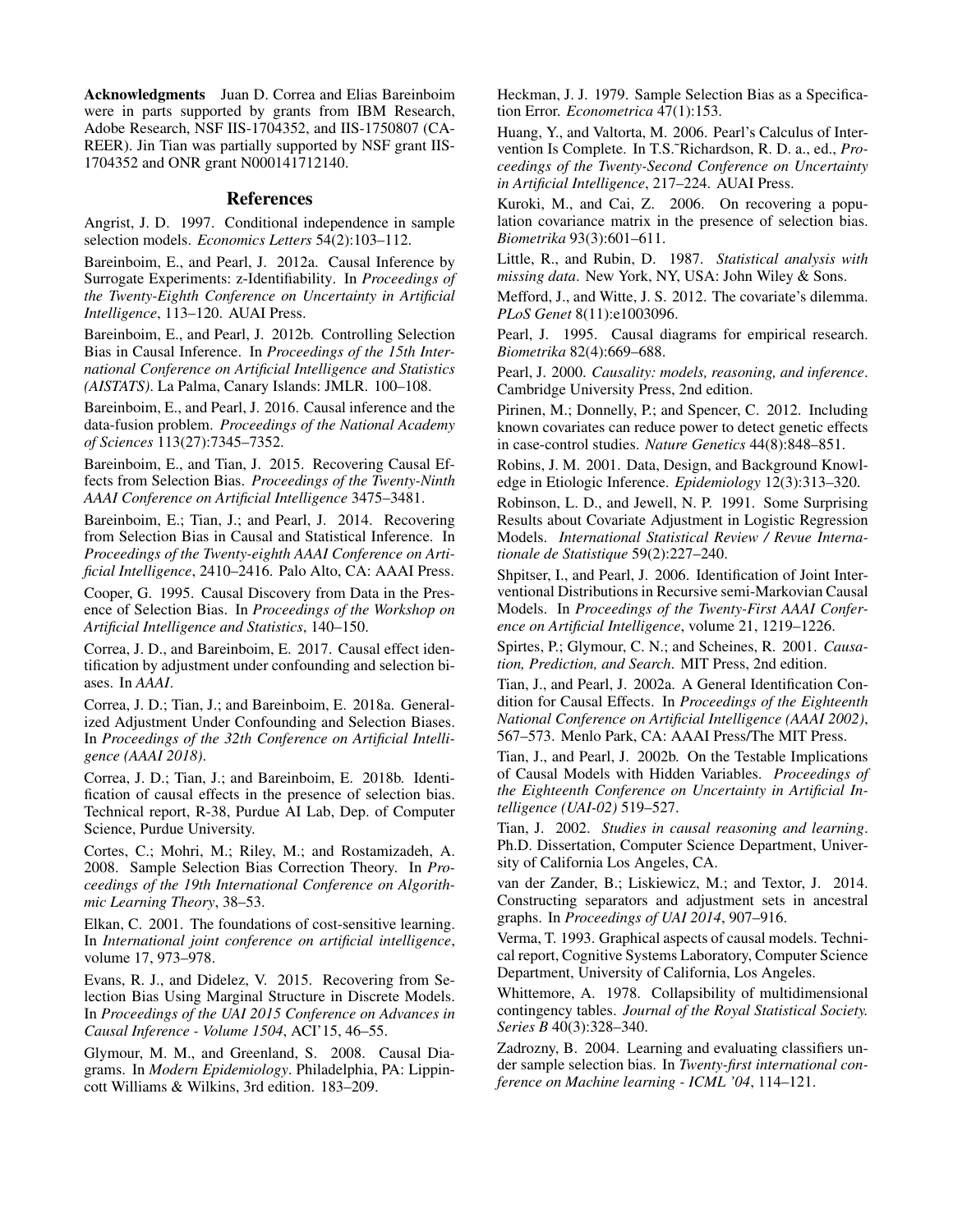#### Appendix A. Proof of Theorem 1

The helping lemmas used in this proof are shown after the main proof for convenience. We advise the reader to consult them as needed.

**Theorem 1.** *Let*  $X, Y ⊂ V$  *be two disjoint sets of variables* and  ${\cal G}$  a causal diagram over  ${\bf V}$  and  $S$ . If  $({\bf Y} \not\perp S)_{\mathcal{G}_{\bf XY}^{pbd}}$  , then  $P_{\mathbf{x}}(\mathbf{y})$  *is not recoverable from*  $P(\mathbf{v} \mid S=1)$  *in G.* 

*Proof.* Suppose the stated condition is satisfied there exists an active path p between some  $Y' \in Y$  and S in  $\mathcal{G}_{XY}^{pbd}$ .

Without loss of generality, let Y' be the element in  $\mathbf{\tilde{Y}}$  connected to S with the shortest active path p. Let  $X'$  be the variables in X that lie in p. Let  $G'$  be the subgraph of G that contains the same set of variables but only the edges in p. We will show that  $P_{\mathbf{x}'}(y')$  is not recoverable from  $P(\mathbf{v} \mid S=1)$  in  $\mathcal{G}'$ , when this is the case it's easy to check that  $P_{\mathbf{x}}(\mathbf{y}')P_{\mathbf{x}'}(\mathbf{y}')$  is also not recoverable in  $\mathcal{G}'$ . Then by lemma 5 this will imply in turn that  $P_{\mathbf{x}}(\mathbf{y})$  is not recoverable in  $\mathcal{G}$ .

Let V represent all variables in the graph except for the selection mechanism S, and let  $Q = P_{\mathbf{x}'}(y')$ . We construct two SCMs  $M_1$  and  $M_2$  compatible with  $\mathcal{G}'$ , that induce probability distributions  $P^{M_1}(\mathbf{v} \mid S=1)$  and  $P^{M_2}(\mathbf{v} \mid S=1)$ , respectively, such that

$$
P^{M_1}(\mathbf{v} \mid S=1) = P^{M_2}(\mathbf{v} \mid S=1) \tag{24}
$$

$$
Q^{M_1} \neq Q^{M_2} \tag{25}
$$

Let  $M_1$  be compatible with  $\mathcal{G}'$  and  $M_2$  with  $\mathcal{G}'_{\overline{Q}}$  $\frac{7}{s}$ , enforcing  $(V \perp\!\!\!\perp S)_{P^{M_2}}$ . Without loss of generality, all variables are assumed to be binary. The construction parametrizes  $P^{M_1}$ through its factors (as in lemma 4) and then parametrizes  $P^{M_2}$  to enforce (24). As a consequence,  $P^{M_2}(\mathbf{v})$  =  $P^{M_2}(\mathbf{v} \mid S=1) = P^{M_1}(\mathbf{v} \mid S=1).$ 

In the sequel we consider every possible form in which  $p$ could manifest in  $G$ :

$$
\textit{case 1 } Y' \in \textit{Pa}_S
$$

The causal effect in  $M_2$ :

$$
Q^{M_2} = P^{M_2}(y') = P^{M_1}(y' | S=1)
$$
  
= 
$$
\frac{P^{M_1}(y', S=1)}{\sum_{Y'} P^{M_1}(y', S=1)}
$$
  
= 
$$
\frac{P^{M_1}(S=1|y')P^{M_1}(y')}{P^{M_1}(S=1|y')P^{M_1}(y') + P^{M_1}(S=1|\overline{y'})P^{M_1}(\overline{y'})}
$$

Using lemma 4, let  $P^{M_1}(S=1 | y') = \alpha$  and  $P^{M_1}(S=1 |$  $\overline{y'}$  =  $\beta$  with  $0 < \alpha, \beta < 1$  and  $\alpha \neq \beta$  and  $P^{M_1}(y') =$  $1/2$ . We obtain:

$$
Q^{M_2} = \frac{\alpha}{\alpha + \beta}
$$

By the same reasoning  $Q^{M_1} = 1/2$  which is never equal to  $Q^{M_2}$  given this parametrization.

*case 2* There is a directed path  $p$  from  $Y'$  to  $S$ .

Let  $R$  be the parent of  $S$  in such path and let  $W$  be the set of variables in the path from  $Y^{\dagger}$  to R. Note that even if

 $\mathbf{W} \cap \mathbf{X} \neq \emptyset$ ,  $Q^{M_2} = P(y')$ , then, similar to the previous case:

$$
Q^{M_2} = P^{M_1}(y' | S=1) = \frac{P^{M_1}(y', S=1)}{P^{M_1}(S=1)}
$$

The numerator can be rewritten as:

$$
P^{M_1}(y', S=1) = \sum_{R} P^{M_1}(y', r, S=1)
$$
  
= 
$$
\sum_{R} P^{M_1}(y') P^{M_1}(r | y') P^{M_1}(S=1 | r)
$$

Factorizing the denominator analogously,  $Q^{M_2}$  becomes:

$$
Q^{M_2} = \frac{P^{M_1}(y') \sum_R P^{M_1}(r \mid y') P^{M_1}(S=1 \mid r)}{\sum_{Y'} P^{M_1}(y') \sum_R P^{M_1}(r \mid y') P^{M_1}(S=1 \mid r)}
$$

Use lemma 7 to set  $P^{M_1}(r | y') = 1/2 + \epsilon/2, P^{M_1}(r | y')$  $\overline{y'}$ ) = 1/2 –  $\epsilon$ /2 where  $\epsilon = (1/5)^k$  (using  $p = 3/5, q =$ 2/5). Also let  $P^{M_1}(S=1 | r) = 2/3$  and  $P^{M_1}(S=1 | r)$  $\overline{r}) = 1/2$  and  $P^{M_1}(y') = 1/2$ . This parametrization leads to  $Q^{M_2} = 1/2 + \epsilon/14$  and  $Q^{M_1} = 1/2$  which are never equal.

*case 3* The path  $p$  connecting  $Y'$  and  $S$  goes through an ancestor of both.

Let N be the common ancestor of Y' and S in p. Let R be the parent of  $S$  and  $Q$  the parent of  $Y'$  in the mentioned path. Let  $W_1$  and  $W_2$  be the nodes in the paths from N to  $Q$  and from  $N$  to  $R$  respectively. Consider an equivalent graph  $\mathcal{G}''$  where the arrows in the subpath from  $N$  to  $Q$  are reversed. Any model constructed for  $\mathcal{G}''$  can be translated to a model compatible with  $G'$  using lemma 6. Again we have  $Q^{M_2} = \tilde{P}^{M_2}(y')$  Following the same derivation as in *case 2* yields:

$$
Q^{M_2} = \frac{P^{M_1}(y', S=1)}{\sum_{Y'} P^{M_1}(y', S=1)}
$$

The numerator of the last expression can be rewritten as:

$$
P^{M_1}(y', S=1) = \sum_{Q} P^{M_1}(y', q, S=1)
$$
  
= 
$$
\sum_{Q} P^{M_1}(y' | q) P^{M_1}(q) P^{M_1}(S=1 | q)
$$

By rewriting the denominator similarly, and following an analogous process for  $Q^{M_1}$ , we have:

$$
Q^{M_1} = \sum_{Q} P^{M_1}(y' \mid q) P^{M_1}(q)
$$
  

$$
Q^{M_2} = \frac{\sum_{Q} P^{M_1}(y' \mid q) P^{M_1}(q) P^{M_1}(S=1 \mid q)}{\sum_{Y',Q} P^{M_1}(y' \mid q) P^{M_1}(q) P^{M_1}(S=1 \mid q)}
$$

Lemma 7 can be employed to set  $P^{M_1}(r \mid q) = 1/2 +$  $\epsilon/2$ ,  $P^{M_1}(r \mid \overline{q}) = 1/2 - \epsilon/2$  where  $\epsilon = (1/5)^k$  (using  $p = 3/5, q = 2/5$ ). Define  $P^{M_1}(S=1 | r) = 2/3$ and  $P^{M_1}(S=1 \mid \overline{r}) = 1/2$ . Calculate  $P^{M_1}$ P  $(S=1 | q)$  as  $R P^{M_1}(r | q) P^{M_1}(S=1 | r)$ . Also let  $P^{M_1}(y' | q) =$  $3/4, P^{M_1}(y' \mid \overline{q}) = 1/2$ , finally  $P^{M_1}(q) = 1/2$ . This parametrization leads to:

$$
Q^{M_1} = \frac{5}{8} \qquad \qquad Q^{M_2} = \frac{5}{8} + \frac{\epsilon}{56}
$$

which are never equal.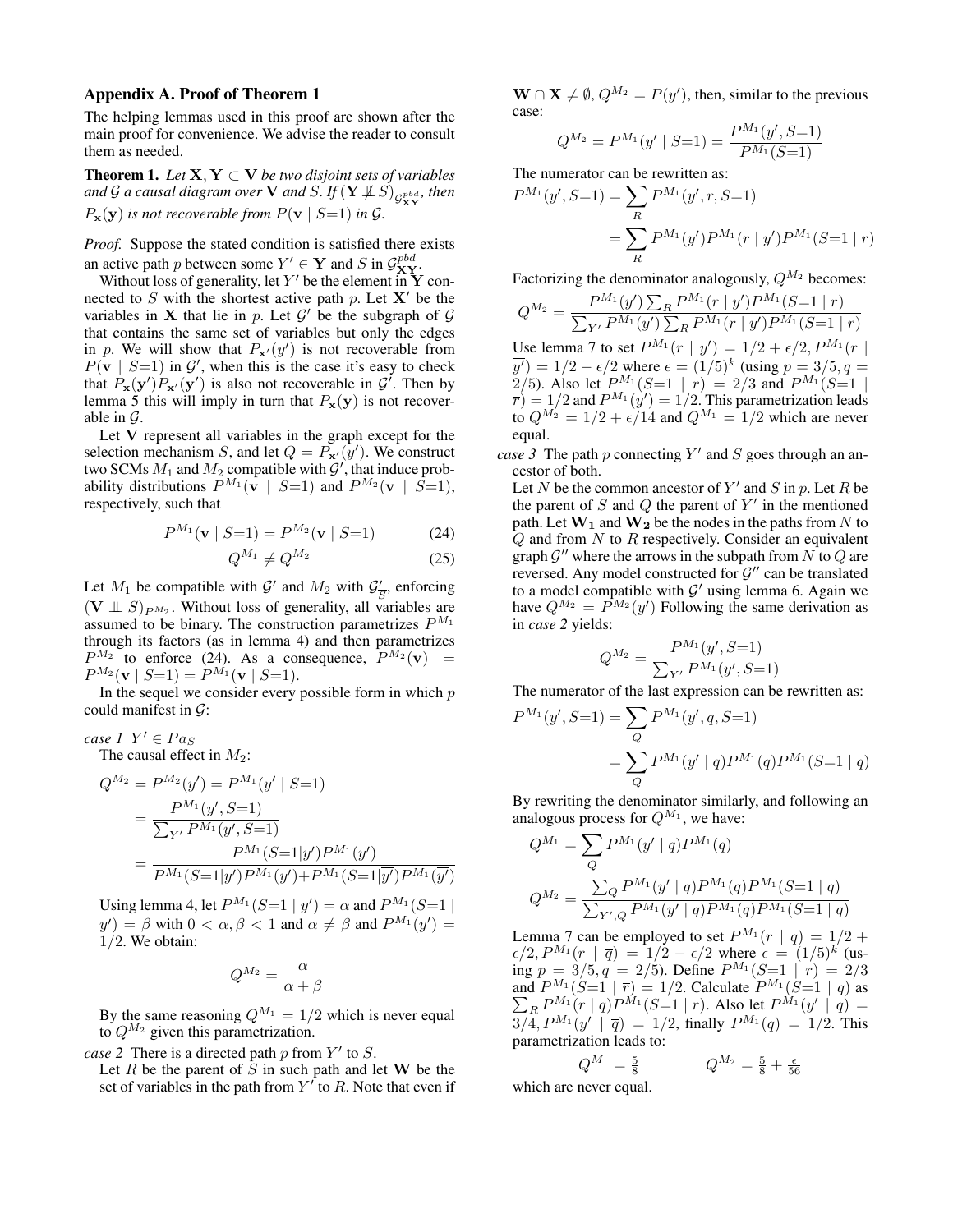

Figure 5: Graphical representation of the cases stated in Thm. 1

*case 4*  $p$  is a confounding path between  $Y'$  and  $S$  consisting of unobservable variables.

The models for this case can be constructed as in *case 3*, then moving the variables in the in the path  $Q - R$ (included) from the set of observables to the set of unobservables.

In order to prove non-recoverability, it is imperative to construct structural causal models that serve as counterexamples to the recoverability of the causal effect. The following lemmas are useful to construct such models. The first one, lemma 4 licenses the the direct specification of the conditional distributions of any variable given its parents, in accordance to the causal diagram G.

Lemma 4 (Family Parametrization). *Let* G *be a causal diagram over a set* V *of* n *variables. Consider also, a set of conditional distributions*  $P(v_i | pa_i), 1 \leqslant i \leqslant n$  *such that* Pa<sup>i</sup> *is the set of nodes in* G *from which there are outgoing* edges pointing into  $V_i$ . Then, there exists a model M compatible with  $\mathcal G$  that induces  $P(\mathbf{v}) = \prod_{i=1}^n P(v_i \mid pa_i)$ .

*Proof.* (By construction) For every  $V_i$  define any ordering on the values of its domain, and let  $v_i^{(j)}$  refer to the  $j^{th}$ value in that order. Also, define a continuous unobservable variable  $U_i \sim U[0, 1]$  (uniformly distributed in the interval [0, 1]) for every variable  $V_i \in \mathbf{V}$ . Then, construct a structural causal model  $M = \langle \mathbf{U}, \mathbf{V}, \mathcal{F}, P(\mathbf{u}) \rangle$  where:

- V is the same set of observables in  $G$
- $\mathbf{U} = \bigcup_{i=1}^n U'_i$ •  $\mathcal{F} = \left\{ f_i(pa_i, u_i) = \inf_j \left\{ \sum_{k=1}^j P(v_i^{(j)}|pa_i) \geqslant u_i \right\}, 1 \leqslant i \leqslant n \right\}$

•  $U_i \sim U[0,1], 1 \leq i \leq n$ 

At every variable  $V_i$ , given a particular configuration of  $Pa_i$ , M simulates its value using the distribution  $P(v_i | pa_i)$ . By the Markov property, the joint distribution will be equal to the product of those distributions.  $\Box$ 

The following lemma extends a result from (Tian 2002) to the context of recoverability.

**Lemma 5.** *Let*  $X, Y \subset V$  *be two disjoint sets of variables and*  $\mathbf{T} \subset \mathbf{V}$  *another set of variables. If*  $P_{\mathbf{x}}(\mathbf{y})$  *is not recoverable in G from*  $P(\mathbf{v} \mid S=1), P(\mathbf{t})$ *, then*  $P_{\mathbf{x}}(\mathbf{y})$  *is not recoverable in the graph resulted from adding a directed or bidirected edge to G. Equivalently, if*  $P_{\mathbf{x}}(\mathbf{y})$  *is recoverable in*  $\mathcal{G}$  *from*  $P(\mathbf{v} | S=1), P(\mathbf{t})$ *, then*  $P_{\mathbf{x}}(\mathbf{y})$  *is still recoverable in the graph resulted from removing a directed or bidirected edge from* G*.*

*Proof.* The proof is analogous to the proof of lemma 8 in (Tian 2002) with the extra consideration of selection bias. For any  $V_i \in \mathbf{V} \cup \{S\}$  let  $Pa_i^+$  be defined as the set of observable and unobservable parents of  $V_i$  in  $\mathcal{G}$ .

If  $P_x(y)$  is not recoverable in G, then there exist two models with the same causal graph  $G$ ,  $M_1$  and  $M_2$  such that

$$
P^{M_1}(\mathbf{v} \mid S=1) = P^{M_2}(\mathbf{v} \mid S=1) > 0,
$$
  
\n
$$
P^{M_1}(\mathbf{t}) = P^{M_2}(\mathbf{t}) > 0
$$
  
\nand 
$$
P_{\mathbf{x}}^{M_1}(\mathbf{y}) \neq P_{\mathbf{x}}^{M_2}(\mathbf{y})
$$
 (26)

where

 $\Box$ 

$$
P^{M_k}(\mathbf{v}|S=1) \tag{27}
$$

$$
= \sum_{\mathbf{U}} \frac{P(S=1|pa_s^+)}{P(S=1)} \prod_{V_i \in \mathbf{V}} P(v_i|pa_i^+) P(\mathbf{u}) \quad , k = 1, 2
$$
\n(28)

$$
P^{M_k}(\mathbf{t}) = \sum_{\mathbf{U}} \sum_{\mathbf{V} \setminus \mathbf{T}} \prod_{V_i \in \mathbf{V}} P(v_i \mid pa_i^+) P(\mathbf{u}) \qquad, k = 1, 2
$$
\n(29)

For a graph  $\mathcal{G}'$  with extra edges added to  $\mathcal{G}$ , we can always construct new models in such a way that the added edges are ineffective.

(i) Let  $\mathcal{G}'$  be the graph identical to  $\mathcal{G}$  except with an extra edge  $W \to V_j$ . Then  $P(\mathbf{v} \mid S=1)$  and  $P(\mathbf{t})$  decompose as

$$
P(\mathbf{v}|S=1) \tag{30}
$$

$$
= \sum_{\mathbf{U}} \frac{P(S=1|pa_S^+)}{P(S=1)} P(v_j|pa_{v_j}^+, w) \prod_{\substack{V_i \in \mathbf{V}, \\ V_i \neq V_j}} P(v_i|pa_i^+) P(\mathbf{u})
$$
\n(31)

$$
P(\mathbf{t}) = \sum_{\mathbf{U}} \sum_{\mathbf{V} \setminus \mathbf{T}} P(v_j | pa_{v_j}^+, w) \prod_{\substack{V_i \in \mathbf{V}, \\ V_i \neq V_j}} P(v_i | pa_i^+) P(\mathbf{u})
$$
\n(32)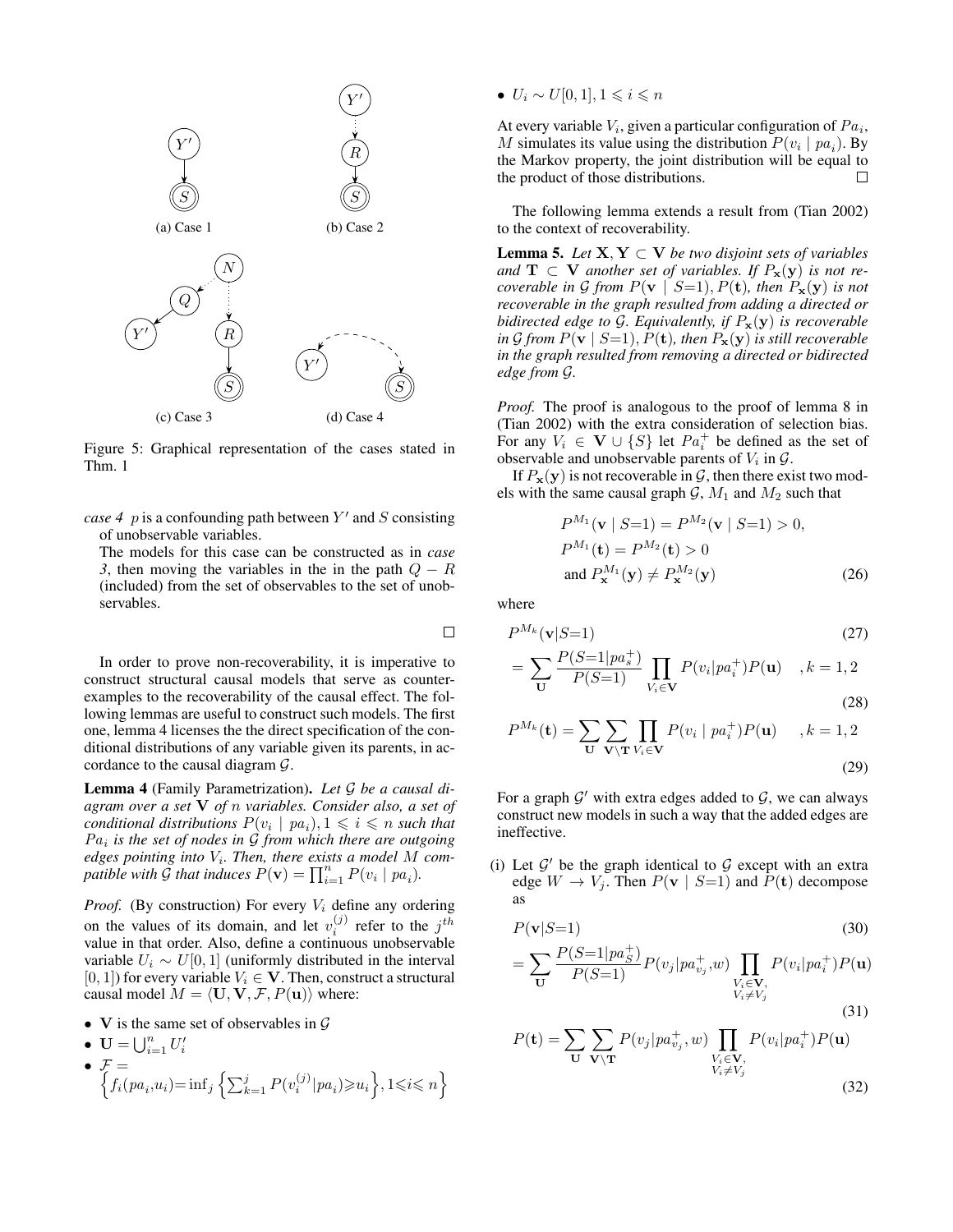We construct two models  $M'_1$  and  $M'_2$  with causal graph  $\mathcal{G}'$  as:

$$
P^{M'_k}(v_i|pa_i^+) = P^{M_k}(v_i|pa_i^+) \qquad , i \neq j, k = 1, 2
$$
\n(33)

$$
P^{M'_k}(S=1|pa^+_S) = P^{M_k}(S=1|pa^+_S) \qquad , k=1,2
$$
\n(34)

$$
P^{M'_k}(v_j|pa_{v_j}^+,w) = P^{M_k}(v_j|pa_{v_j}^+)\qquad \qquad ,k=1,2
$$
\n(35)

$$
P^{M'_k}(\mathbf{u}) = P^{M_k}(\mathbf{u}) \qquad , k=1,2
$$
\n(36)

Clearly if the pair  $(M_1, M_2)$  satisfies (26) so does  $(M'_1, M'_2)$ . Hence  $P_x(y)$  is not recoverable in  $\mathcal{G}'$ .

(ii) Let  $\mathcal{G}'$  be the graph identical to  $\mathcal G$  except with an extra edge  $V_l \leftrightarrow V_j$ . Then  $P(\mathbf{v} \mid S=1)$  and  $P(\mathbf{t})$  decompose as

$$
P(\mathbf{v}|S=1) \tag{37}
$$

$$
= \sum_{u'} P(u') \sum_{\mathbf{U}} \frac{P(S=1|pa_S^+)}{P(S=1)} P(v_j|pa_{v_j}^+, u') P(v_l|pa_{v_l}^+, u')
$$

$$
\prod_{V_i \in \mathbf{V}, V_i \neq V_i, V_i \neq V_i} P(v_i|pa_i^+) P(\mathbf{u})
$$
(38)

$$
P(\mathbf{t}) = \sum_{u'} P(u') \sum_{\mathbf{U}} \sum_{\mathbf{V} \setminus \mathbf{T}} P(v_j | pa_{v_j}^+, u') P(v_l | pa_{v_l}^+, u')
$$

$$
\prod_{V_i \in \mathbf{V}, V_i \neq V_j, V_i \neq V_l} P(v_i | pa_i^+) P(\mathbf{u}) \quad (39)
$$

Where  $U'$  represents a new unobservable variable. We construct two models  $M'_1$  and  $M'_2$  with causal graph  $\mathcal{G}'$ as:

$$
P^{M'_k}(v_i|pa_i^+) = P^{M_k}(v_i|pa_i^+) \qquad , i \neq j, i \neq l, k = 1,2
$$
  
(40)

$$
P^{M'_k}(S=1|pa_S^+) = P^{M_k}(S=1|pa_S^+) \qquad , k = 1,2
$$
\n(41)

$$
P^{M'_{k}}(v_{i}|pa_{i}^{+},u') = P^{M_{k}}(v_{i}|pa_{i}^{+}) \qquad , i=j,l, k=1,2
$$
\n(42)

$$
P^{M'_k}(\mathbf{u}) = P^{M_k}(\mathbf{u}) \qquad \qquad , k=1,2 \tag{43}
$$

Again, if the pair  $(M_1, M_2)$  satisfies (26), so does  $(M'_1, M'_2)$ . Hence  $P_{\mathbf{x}}(\mathbf{y})$  is not recoverable in  $\mathcal{G}'$ .

(iii) Let  $\mathcal{G}'$  be the graph identical to  $\mathcal G$  except with an extra edge  $W \to S$ . Then  $P(\mathbf{t})$  is exactly the same and  $P(\mathbf{v} | \mathbf{t})$  $S=1$ ) decomposes as

$$
P(\mathbf{v}|S=1) = \sum_{\mathbf{U}} \frac{P(S=1|pa_S^+, w)}{P(S=1)} \prod_{V_i \in \mathbf{V}} P(v_i|pa_i^+) P(\mathbf{u})
$$
(44)

We construct two models  $M'_1$  and  $M'_2$  with causal graph  $\mathcal{G}'$  as: M<sup>k</sup>

$$
P^{M'_k}(v_i|pa_i^+) = P^{M_k}(v_i|pa_i^+) \qquad , k = 1,2 \tag{45}
$$

$$
P^{M'_{k}}(S=1|pa_{S}^{+},w) = P^{M_{k}}(S=1|pa_{S}^{+}) \quad ,k=1,2 \eqno(46)
$$

$$
P^{M'_{k}}(\mathbf{u}) = P^{M_{k}}(\mathbf{u}) \qquad , k = 1, 2 \tag{47}
$$

Since  $P(S=1) = \sum_{pa_S^+} P(S=1 | pa_S^+) P(pa_S^+)$ , that distribution will remain the same. Then, if pair  $(M_1, M_2)$ satisfies (26) so does  $(M'_1, M'_2)$ . Hence  $\tilde{P}_{\mathbf{x}}(\mathbf{y})$  is not recoverable in  $\mathcal{G}'$ .

(iv) Let  $\mathcal{G}'$  be the graph identical to  $\mathcal G$  except with an extra edge  $V_j \leftrightarrow S$ . Then  $P(\mathbf{v} \mid S=1)$  and  $P(\mathbf{t})$  decompose as

$$
P(\mathbf{v}|S=1) \tag{48}
$$

$$
= \sum_{u'} P(u') \sum_{\mathbf{U}} \frac{P(S=1|pa_S^+, u')}{P(S=1)} P(v_j|pa_{v_j}^+, u')
$$

$$
\prod_{V_i \in \mathbf{V}, V_i \neq V_j} P(v_i | pa_i^+) P(\mathbf{u}) \qquad (49)
$$

$$
P(\mathbf{t}) = \sum_{u'} P(u') \sum_{\mathbf{U}} \sum_{\mathbf{V} \setminus \mathbf{T}} P(v_j | pa_{v_j}^+, u') \tag{50}
$$

$$
\prod_{V_i \in \mathbf{V}, V_i \neq V_j} P(v_i | pa_i^+) P(\mathbf{u}) \tag{51}
$$

Where  $U'$  represents a new unobservable variable. We construct two models  $M'_1$  and  $M'_2$  with causal graph  $\mathcal{G}'$ as:

$$
P^{M'_{k}}(v_{i}|pa_{i}^{+})=P^{M_{k}}(v_{i}|pa_{i}^{+}) \qquad , i \neq j, k = 1, 2
$$
\n(52)

$$
P^{M'_{k}}(S=1|pa_{S}^{+},u') = P^{M_{k}}(S=1|pa_{S}^{+}) \qquad ,k = 1,2
$$
\n(53)

$$
P^{M'_{k}}(v_{j}|pa_{v_{j}}^{+},u') = P^{M_{k}}(v_{j}|pa_{v_{j}}^{+}) \qquad , k = 1,2
$$
\n(54)

$$
P^{M'_{k}}(\mathbf{u}) = P^{M_{k}}(\mathbf{u}) \qquad , k = 1, 2
$$
\n(55)

Again, if the pair  $(M_1, M_2)$  satisfies (26), so does  $(M'_1, M'_2)$ . Hence  $P_{\mathbf{x}}(\mathbf{y})$  is not recoverable in  $\mathcal{G}'$ .

$$
\qquad \qquad \Box
$$

The following lemma permits the construction of a structural causal model M compatible with a causal diagram  $\mathcal{G}$ , using another model compatible with a related, but different, causal diagram  $G'$  where some arrows in a chain of variables have the reverse direction.

Lemma 6 (Chain Reversal). *Consider a causal diagram* G *and a probability distribution* P(v) *induced by any SCM* M *compatible with* G*. If* G *contains a chain of vertices*  $R_1 \rightarrow R_2, \ldots, R_\ell$  *where each node represents a binary random variable, for every*  $1 \leq i \leq \ell$  *the only incoming edge into* R<sup>i</sup> *comes from* Ri−1*. Then, there exists another model M'* where the direction of the arrows along the chain  $R_1 \rightarrow R_2, \ldots, R_\ell$  is reversed compatible with same distri*bution.*

*Proof.* (By construction) Given M and any probability distribution  $P(\mathbf{v})$  induced by it, compute the joint distribution  $P(r_1, \ldots, r_\ell, t)$ . Construct a new model M' with the same set of observable variables and identical functions for all variables but for  $R_1, \ldots, R_\ell, T$ . For those, assign the functions  $f_{R_i}(r_{i-1}, U_{R_i})$ ,  $1 \leq i \leq \ell - 1$  as in lemma 4. Also,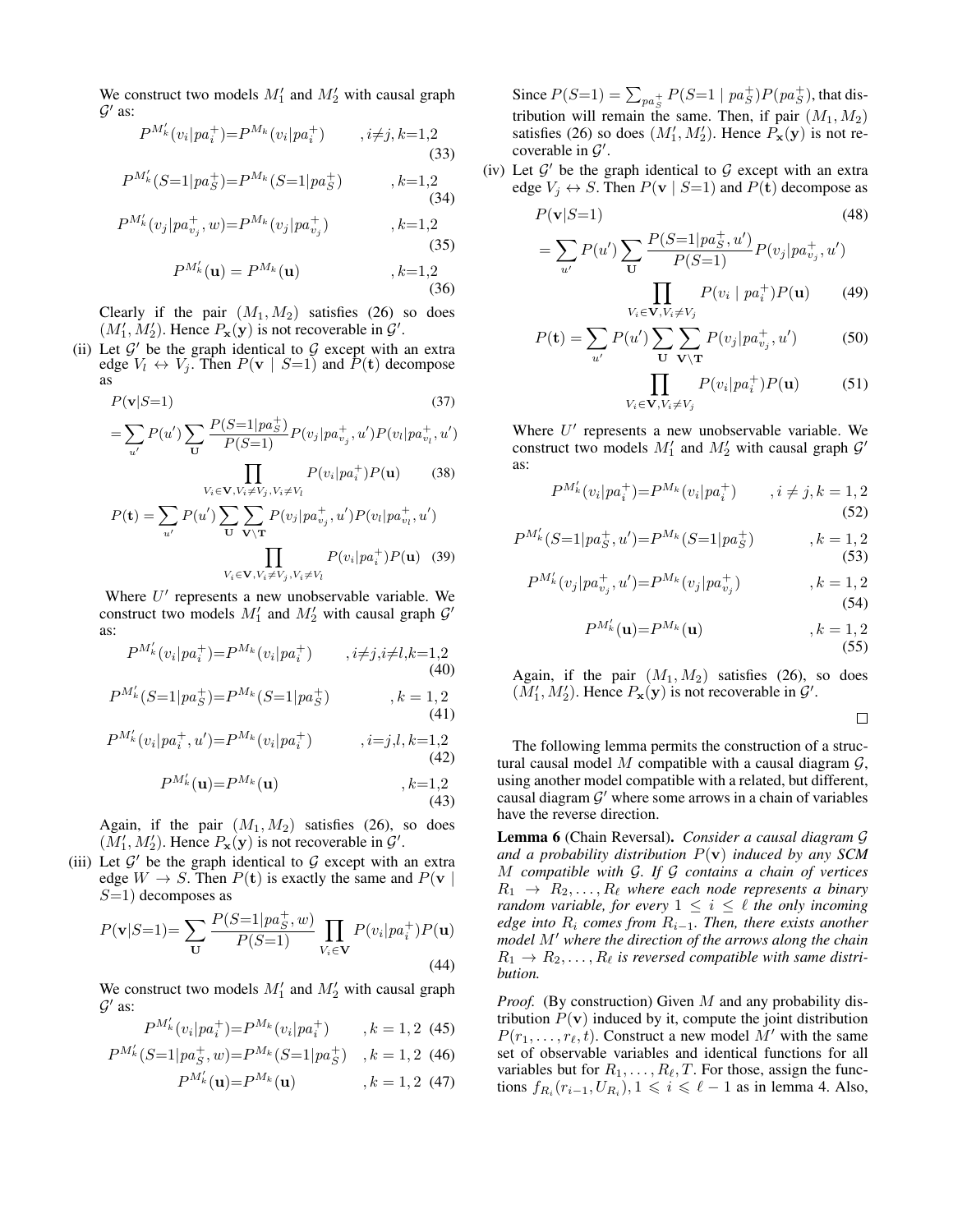let  $f_{R_\ell}(U_{R_\ell}) = U_{R_\ell}, P(U_{R_\ell}) = P(r_\ell)$ . By lemma 4 the sub-models composed of  $R_1, \ldots, R_\ell, T$  in M' and M produce the exact same distribution and since the set of parents and function for every other part of the model are exactly the same the overall distribution is identical. П

Finally, the following lemma allows to simplify the parametrization of an arbitrarily long chain of binary variables.

Lemma 7 (Collapsible Path Parametrization). *Consider a causal diagram*  $\mathcal G$  *and a probability distribution*  $P(\mathbf{v})$  *induced by any SCM compatible with* G*. If* G *contains a chain*  $W_0 \rightarrow W_1 \rightarrow \ldots \rightarrow W_k$ , where each  $W_i$  represents a *binary random variable, for every*  $1 \leq i \leq k$  *the only incoming edge to* W<sup>i</sup> *is from* Wi−1*, and every conditional*  $distribution P(w_i \mid w_{i-1}) = p, P(w_i \mid \overline{w_{i-1}}) = q,$ *for some* 0 < p, q < 1*. Then, the conditional distribution*  $P(w_k | w_0) = \frac{q - (p-1)(p-q)^k}{q - p + 1}, P(w_k | \overline{w_0}) = \frac{q - q(p-q)^k}{q - p + 1}.$ 

*Proof.* Since  $W_0, \ldots, W_k$  is a chain, the value of  $W_k$  is a function of  $W_0$  when all other  $W_1, \ldots, W_{k-1}$  are marginalized. All  $W_i$ ,  $1 \leq i \leq k$  are independent of any other variable given  $W_0$ . Therefore, the distribution  $P(w_k | w_0)$ is equal to  $\sum_{i=1}^{k-1} \prod_{i=1}^{k} P(w_i | w_{i-1})$ , because any other variable can be removed from any product in this expression and summed out. This distribution can be calculated as the product of 2x2 matrices corresponding to the conditional distributions  $P(w_i | w_{i-1})$  when encoded as  $W_M =$ 

 $\lceil p \rceil$  $1-p$  1 – q . The product of  $k$  of such matrices is readily available if  $W_M$  is decomposed using its eigenvalues  $\{1, p - q\}$  and eigenvectors  $\left\{ \left\lceil \frac{q}{(1-p)}, -1 \right\rceil, [1, 1] \right\}$ :

$$
P(w_k | w_0) = \sum_{i=1}^{k-1} \prod_{i=1}^{k} P(w_i | w_{i-1}) = (W_M)^k
$$
  
= 
$$
\begin{bmatrix} \frac{q - (p-1)(p-q)^k}{q - p + 1} & \frac{q - q(p-q)^k}{q - p + 1} \\ 1 - \frac{q - (p-1)(p-q)^k}{q - p + 1} & 1 - \frac{q - q(p-q)^k}{q - p + 1} \end{bmatrix}
$$
(56)

## Appendix B. Proof of Theorem 2

Theorem 2. *Let* X *and* Y *be two disjoint sets of variables and* G *a* causal diagram over **V** and S. Let  $D = An(Y)_{G_{V \setminus X}}$ *and*  $D_1, \ldots, D_\ell$  *be the c-components of*  $\mathcal{G}_D$ *. Then, the effect*  $P_{\mathbf{x}}(\mathbf{y})$  *is recoverable from*  $P(\mathbf{v}|S=1)$  *if and only if each*  $D_i$ ,  $i = 1, \ldots, \ell$  is recoverable by the function RC.

*Proof.* (if) We have

$$
P_{\mathbf{x}}(\mathbf{y}) = \sum_{\mathbf{D} \backslash \mathbf{Y}} \prod_{i} Q[D_i] \tag{57}
$$

Because RC is sound, if every  $D_i$  can be recovered by that procedure,  $P_{\mathbf{x}}(\mathbf{y})$  is then recoverable by (57).

(only if) RC may fail in two ways: first, when IDEN-TIFY $(D_i, C_i, Q[C_i])$  fails, in which case the effect is not

identifiable hence not recoverable. In the second case,  $\overline{Q}[D_i]$ cannot be recovered by RC if there exists some  $\overrightarrow{C}$   $\subset$  $An(D_i \cup \{S\}), D_i \subseteq \mathbf{C}$  such that every c-component of  $\mathcal{G}_{\mathbf{C}}$  contains an ancestor of S. We will show that there exists an active path  $p'$  from S to some  $D' \in D_i$  in  $\mathcal{G}_\mathbf{C}$ . Let  $C_i$  be the c-component of  $\mathcal{G}_{\mathbf{C}}$  such that  $D_i \subseteq C_i$ :

- If  $C_i \cap An(D_i) \cap An(S) \neq \emptyset$ , let C' be any element in that intersection. Then  $p'$  is the directed path from  $C'$  to S and from C' to some  $D' \in D_i$  (possibly of length 0 if  $C' \in D_i$ ). If the segment  $C' \to \ldots \to S$  contains any variable in  $X' \in \mathbf{X}$ , then the outgoing edge of  $X'$  exists in  $\mathcal{G}_{\mathbf{X}\mathbf{Y}}^{pbd}$  unless there is some  $Y' \in \mathbf{Y}$  that is a descendant of  $\hat{X}^{\dagger}$  through that edge
- Else  $(C_i \cap An(S)) \setminus An(D_i)$  has to be non-empty, let  $C'$ be any element in that set connected with some  $W \in C_i \cap$  $An(D<sub>i</sub>)$  with a bidirected arrow. Such C' and W must exist for  $C_i$  to be a c-component in  $\mathcal{G}_{\mathbf{C}}$ . Then  $p'$  is formed by the subpaths from  $C' \rightarrow \cdots \rightarrow S$  (possibly of length zero if  $C' = S$ ),  $C' \leftrightarrow \rightarrow W$  and  $W \rightarrow \rightarrow \rightarrow D'$ , for some  $D' \in D_i$ .

Since  $D_i \subseteq \mathbf{D} = An(\mathbf{Y})_{\mathcal{G}_{\mathbf{V}\setminus\mathbf{X}}}$ , there exists a directed path from D' to some  $Y' \in Y$  (possibly of length zero if  $D' \in Y$  $Y$ ) that contains no element in  $X$ . As a consequence, we can construct an active path p in  $\mathcal{G}_{XY}^{pbd}$  formed by p' and the directed path from D' to Y'. This implies  $(\mathbf{Y} \not\perp S)_{\mathcal{G}_{\mathbf{X}\mathbf{Y}}^{pbd}}$  and by Thm. 1  $P_x(y)$  is not recoverable from  $P(v \mid S=1)$ .  $\Box$ 

#### Appendix C. Proof of Theorem 3

In order to prove this statement we will leverage the properties of the c-component decomposition of Semi-Markovian causal models. Two of such properties are given by the following lemma from (Tian and Pearl 2002b).

**Lemma 8.** *Let*  $H \subseteq V$ *, and assume that*  $H$  *is partitioned* into c-components  $H_1, \ldots, H_l$  in the subgraph  $\mathcal{G}_\mathbf{H}$ . Then we *have*

*(i)* Q[H] *decomposes as*

$$
Q[\mathbf{H}] = \prod_{i} Q[H_i]. \tag{58}
$$

*(ii)* Let a topological order of the variables in  $\mathbf H$  be  $V_{h_1}$  <  $\cdots < \hat{V}_{h_k}$  in  $\mathcal{G}_{\mathbf{H}}$ . Let  $H^{\leq i} = \{V_{h_1}, \ldots, V_{h_i}\}$  be the set *of variables in* **H** *ordered before*  $V_{h_i}$  (including  $V_{h_i}$ ),  $\mathcal{L}$  and  $H^{>i} = \mathbf{H} \setminus H^{\leq i}$  for  $i = 1, \ldots, k$ , and  $H^{\leq 0} = \emptyset$ . *Then each*  $Q[H_j]$ *,*  $j = 1, \ldots, l$ *, is computable from* Q[H] *and given by*

$$
Q[H_j] = \prod_{\{i|V_{h_i} \in H_j\}} \frac{Q[H^{\leq i}]}{Q[H^{\leq i-1}]},
$$
(59)

where each  $Q[H^{\leq i}]$ ,  $i = 0, 1, \ldots, k$ , is given by

$$
Q[H^{\leq i}] = \sum_{h>i} Q[\mathbf{H}].\tag{60}
$$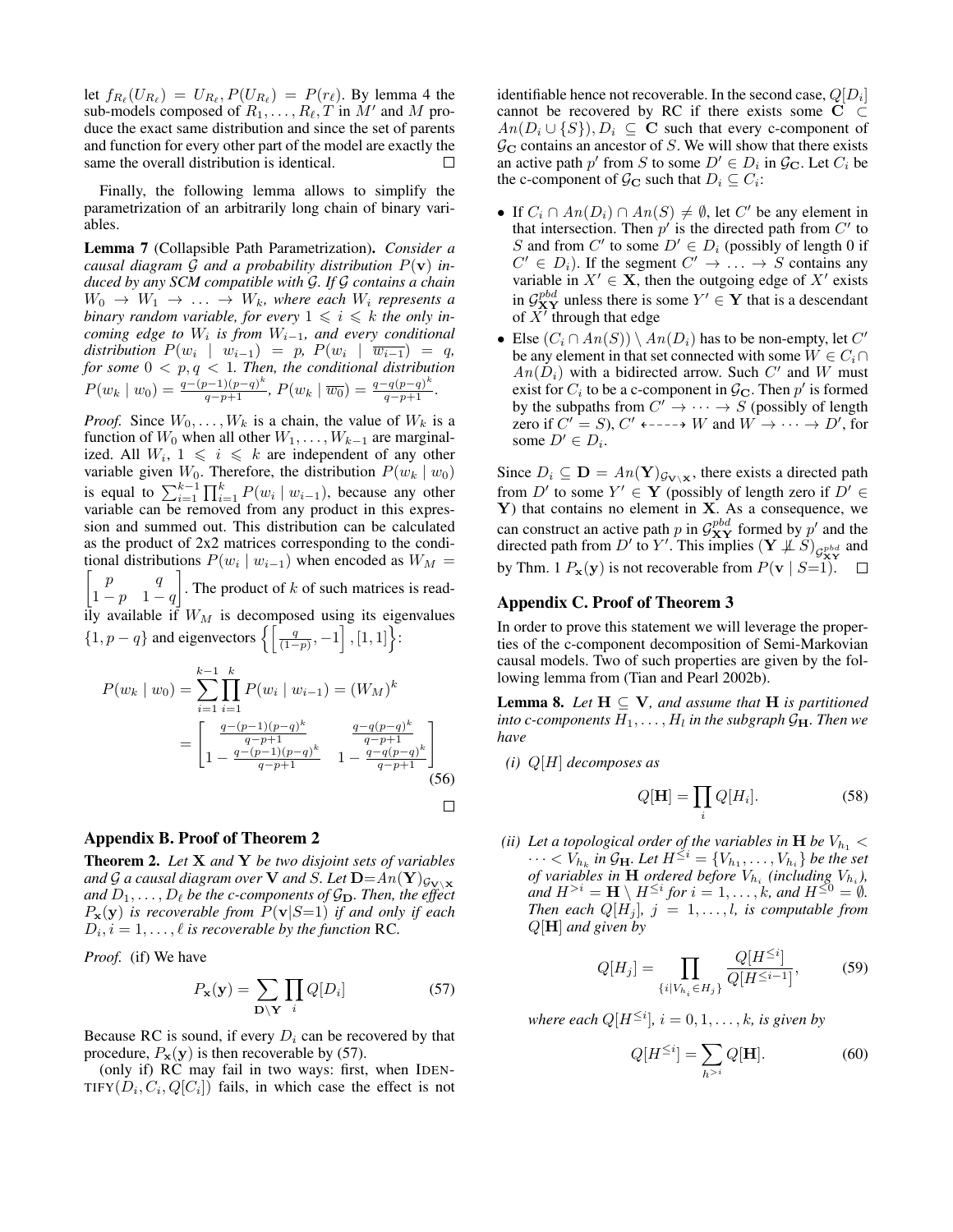**Lemma 9.** *Let*  $H \subseteq V \cup \{S\}$  *and let*  $f(P(v|S=1))$  *be some recoverable quantity such that*

$$
f(P(\mathbf{v} \mid S=1)) = \frac{Q[\mathbf{H}](\mathbf{v}, S=1)}{P(S=1)}.
$$
 (61)

 $Given P(\mathbf{t}), \, \mathbf{T} \subset \mathbf{V},$  let  $\mathbf{T_H^0} = \mathbf{T} \setminus De(\mathbf{V \setminus H})_{\mathcal{G}_2}$   $\mathbf{T}'$  be the *set of all variables in* **H** *such that*  $(\mathbf{T}' \perp\!\!\!\perp S \mid \mathbf{T}_{\mathbf{H}}^0)_{\mathcal{G}_{\mathbf{H}}}$ *, and* let  $\mathbf{T_H} = \mathbf{T_H^0} \cup \mathbf{T'}$ , then  $P_{\mathbf{v}\backslash \mathbf{h}}(\mathbf{t_H})$  is recovered as

$$
P_{\mathbf{v}\backslash\mathbf{h}}(\mathbf{t}_{\mathbf{H}}) = \frac{\sum_{(\mathbf{H}\backslash\{S\})\backslash\mathbf{T}_{\mathbf{H}}} f(P(\mathbf{v}|S=1))}{\sum_{(\mathbf{H}\backslash\{S\})\backslash\mathbf{T}_{\mathbf{H}}^0} f(P(\mathbf{v}|S=1))} P(\mathbf{t}_{\mathbf{H}}^0)
$$
(62)

*Proof.*

$$
P_{\mathbf{v}\backslash\mathbf{h}}(\mathbf{t}_{\mathbf{H}}) = P_{\mathbf{v}\backslash\mathbf{h}}(\mathbf{t}' \mid \mathbf{t}_{\mathbf{H}}^0) P_{\mathbf{v}\backslash\mathbf{h}}(\mathbf{t}_{\mathbf{H}}^0)
$$
(63)

Since  $T_H^0$  contains no descendants of  $V\ H$  we have that  $(\mathbf{T}_{\mathbf{H}}^{0} \perp \mathbf{\ddot{V}} \setminus \mathbf{H})_{\mathcal{G}_{\overline{\mathbf{V}} \setminus \mathbf{H}}}$ , then by rule 3 of do-calculus we have:

$$
P_{\mathbf{v}\backslash\mathbf{h}}(\mathbf{t}_{\mathbf{H}}) = P_{\mathbf{v}\backslash\mathbf{h}}(\mathbf{t}' \mid \mathbf{t}_{\mathbf{H}}^0) P(\mathbf{t}_{\mathbf{H}}^0)
$$
(64)

Furthermore, since  $(S \perp \!\!\!\perp T' \mid T_H^0)_{\mathcal{G}_H}$  we can add  $S=1$  to the conditioning part of the expression,

$$
P_{\mathbf{v}\backslash\mathbf{h}}(\mathbf{t}_{\mathbf{H}}) = P_{\mathbf{v}\backslash\mathbf{h}}(\mathbf{t}' \mid \mathbf{t}_{\mathbf{H}}^0, S=1) P(\mathbf{t}_{\mathbf{H}}^0)
$$
(65)

$$
= \frac{P_{\mathbf{v}\backslash\mathbf{h}}(\mathbf{t}_{\mathbf{H}}, S=1)}{P_{\mathbf{v}\backslash\mathbf{h}}(\mathbf{t}_{\mathbf{H}}^{0}, S=1)} P(\mathbf{t}_{\mathbf{H}}^{0})
$$
(66)

$$
= \frac{\sum_{(\mathbf{H}\backslash\{S\})\backslash\mathbf{T}_{\mathbf{H}}} Q[\mathbf{H}](\mathbf{v}, S=1)}{\sum_{(\mathbf{H}\backslash\{S\})\backslash\mathbf{T}_{\mathbf{H}}^0} Q[\mathbf{H}](\mathbf{v}, S=1)} P(\mathbf{t}_{\mathbf{H}}^0)
$$
(67)

$$
= \frac{\sum_{(\mathbf{H}\backslash\{S\})\backslash\mathbf{T}_{\mathbf{H}}} \frac{Q[\mathbf{H}](\mathbf{v}, S=1)}{P(S=1)}}{\sum_{(\mathbf{H}\backslash\{S\})\backslash\mathbf{T}_{\mathbf{H}}^0} \frac{Q[\mathbf{H}](\mathbf{v}, S=1)}{P(S=1)}} P(\mathbf{t}_{\mathbf{H}}^0)
$$
(68)

The operand in both sums is precisely the distribution  $f(P({\bf v}|S=1))$ 

$$
P_{\mathbf{v}\backslash\mathbf{h}}(\mathbf{t}_{\mathbf{H}}) = \frac{\sum_{(\mathbf{H}\backslash\{S\})\backslash\mathbf{T}_{\mathbf{H}}} f(P(\mathbf{v}|S=1))}{\sum_{(\mathbf{H}\backslash\{S\})\backslash\mathbf{T}_{\mathbf{H}}^0} f(P(\mathbf{v}|S=1))} P(\mathbf{t}_{\mathbf{H}}^0)
$$
(69)

**Lemma 10.** *Let*  $H \subseteq V \cup \{S\}$ *, and assume that*  $H$  *is partitioned into c-components*  $H_1, \ldots, H_l, H_s$ *, where*  $S \in H_s$ *, in the subgraph*  $\mathcal{G}_H$ *. If* 

$$
f(P(\mathbf{v} \mid S=1)) = \frac{Q[H_s](\mathbf{v}, S=1)}{P(S=1)} \prod_i Q[H_i] \tag{70}
$$

*where*  $f(P(\mathbf{v} \mid S=1))$  *is some recoverable quantity, then, for*  $j = 1, \ldots, l$ ,  $Q[H]$  *is recoverable if*  $H_j \cap An(H_s) = \emptyset$ , *that is, if*  $H_j$  *contains no ancestors of*  $H_s$ *.* 

*Proof.* Let  $V_{h_1} < \cdots < V_{h_k}$  be a topological order in  $\mathcal{G}_{\mathbf{H}}$ such that  $An(H_s) < H \setminus An(H_s)$ . Let  $H_{S'} = H \setminus H_s$ , then  $Q[H_{S'}]$  is given by

$$
Q[H_{S'}] = \frac{P(S=1)}{Q[H_s](\mathbf{v}, S=1)} f(P(\mathbf{v} \mid S=1))
$$
(71)

 $Q[H_s]=\prod_{\{i\mid V_{h_i}\in H_s\}}Q[H^{ where each fac$ tor is a function only of  $Pa\big(H^{ and thus  $Q[H_s]$  is a$ 

function of  $An(H_s)$ . If  $H_i$  contains no ancestor of  $H_s$ , then all variables in  $H_j$  are ordered after the variables in  $An(H_s)$ , then for each  $V_{h_i} \in H_j, h^{>i} \cup \{V_{h_i}\}\)$  contains no variables in  $An(H_s)$ . Therefore,

$$
Q[H^{\leq i}] = \sum_{h>i} \frac{P(s)}{Q[H_s](\mathbf{v}, S=1)} f(P(\mathbf{v} \mid S=1))
$$

$$
= \frac{P(s)}{Q[H_s](\mathbf{v}, S=1)} \sum_{h>i} f(P(\mathbf{v} \mid S=1)) \quad (72)
$$

$$
Q[H^{\leq i-1}] = \frac{P(S=1)}{Q[H_s](\mathbf{v}, S=1)} \sum_{h^{>i}, V_{h_i}} f(P(\mathbf{v} \mid S=1))
$$
\n(73)

and finally

$$
\frac{Q[H^{\leq i}]}{Q[H^{\leq i-1}]} = \frac{\sum_{h> i} f(P(\mathbf{v} \mid S=1))}{\sum_{h> i, V_{h_i}} f(P(\mathbf{v} \mid S=1))}
$$
(74)

Since  $Q[H_i]$  is given by

$$
Q[H_j] = \prod_{\{i \mid V_{h_i} \in H_j\}} \frac{Q[H^{\leq i}]}{Q[H^{\leq i-1}]} \tag{75}
$$

 $\Box$ 

it is recoverable.

**Theorem 3.** Let  $H \subseteq V \cup \{S\}$ , such that H is parti*tioned into c-components*  $H_1, \ldots, H_l, H_s$  *in the subgraph*  $\mathcal{G}_{H}$ *, where*  $S \in H_s$ *. Assume* 

$$
f(P(\mathbf{v} \mid S=1)) = \frac{Q[H_s](\mathbf{v}, S=1)}{P(S=1)} \prod_i Q[H_i],\tag{5}
$$

*where*  $f(P(\mathbf{v}|S=1))$  *is some recoverable quantity, and*  $P(\mathbf{t})$  is available. Let  $\mathbf{T}_{\mathbf{H}}^0 = \mathbf{T} \setminus De(\mathbf{V} \setminus \mathbf{H})$  *g* and  $\mathbf{T}'$  be *the set of all variables in* **H** *such that*  $(T' \perp S | T_H^0)_{\mathcal{G}_H}$ . *Also, let*  $T_H = T_H^0 \cup T'$  *and let*  $R_H = H \setminus T_H$ . *Then, for*  $j = 1, \ldots, l$ ,  $Q[H_j]$  *is recoverable if*  $H_j$  *contains no variables that are both ancestors of*  $H_s$  *and belong to*  $\mathbf{R}_{\rm H}$  *or its children (i.e.*  $H_j \cap An(H_s) \cap Ch(\mathbf{R_H}) = \emptyset$ ) in  $\mathcal{G}_H$ .

*Proof.* Let  $V_{h_1} < \cdots < V_{h_{|\mathbf{H}|}}$  be a topological order in  $\mathcal{G}_{\mathbf{H}}$  such that  $An(H_s) < \mathbf{H} \setminus An(H_s)$ . Let  $H^{\leq i}$  =  ${V_{h_1}, \ldots, V_{h_i}}$  be the set of variables in **H** ordered before  $V_{h_i}$  (including  $V_{h_i}$ ), and  $H^{>i} = \mathbf{H} \setminus H^{\leq i}$  for  $i = 1, \ldots, k$ , and  $H^{\leq 0} = \emptyset$ . Recall from Lemma 8 that each  $Q[H_j],$  $j = 1, \ldots, l$ , is computable from  $Q[\mathbf{H}]$  and given by

$$
Q[H_j] = \prod_{\{i|V_{h_i} \in H_j\}} \frac{Q[H^{\leq i}]}{Q[H^{\leq i-1}]},
$$
(76)

where each  $Q[H^{\leq i}], i = 0, 1, \ldots, k$ , is given by

$$
Q[H^{\leq i}] = \sum_{h>i} Q[\mathbf{H}].\tag{77}
$$

We will describe two ways to compute factors of the form  $Q[H^{\leq i}]/Q[H^{\leq i-1}]$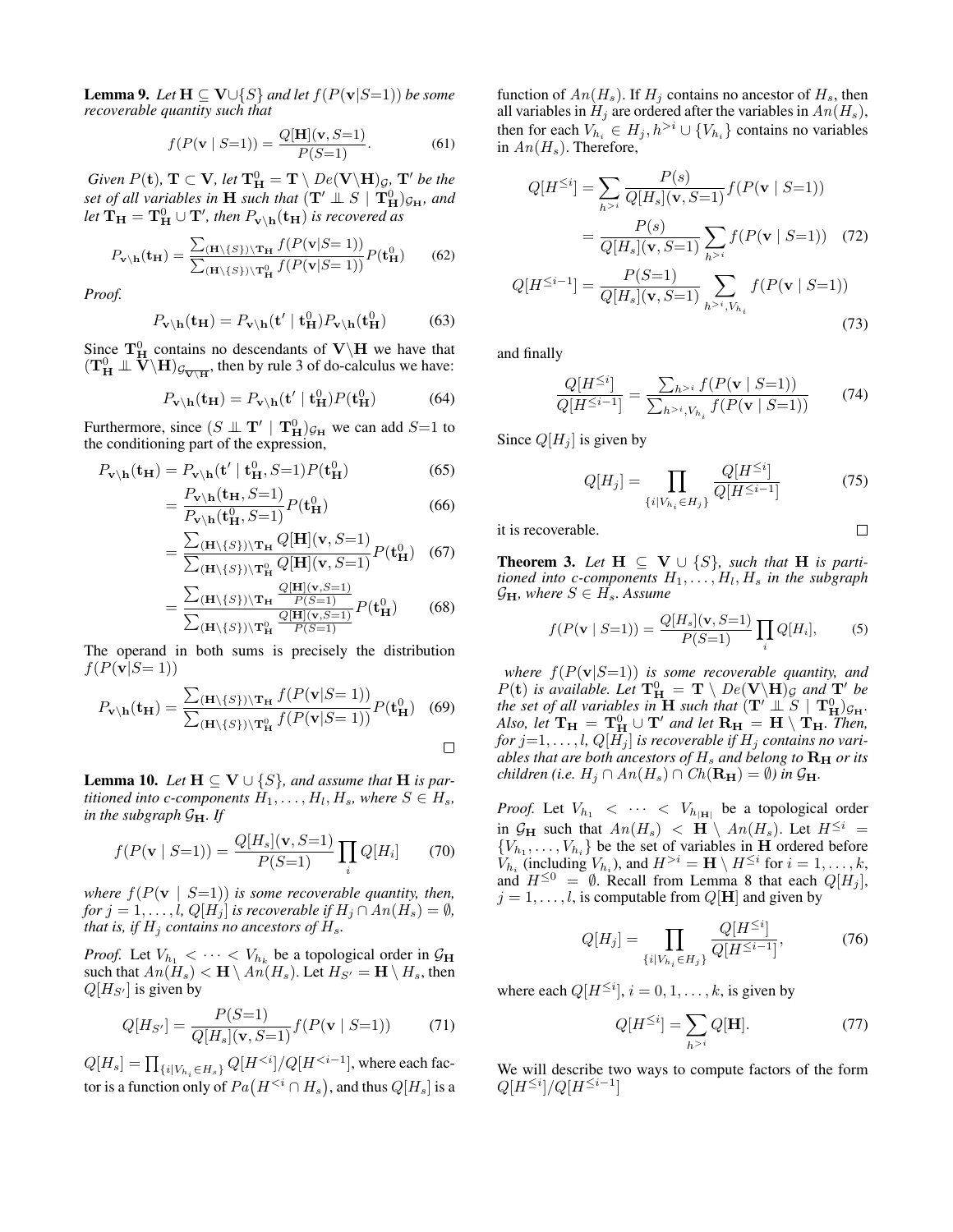- (i) *For variables*  $V_{h_i} \in H_j \setminus An(H_s)$ : Every  $V_{h_i} \in H_j \setminus$  $An(H<sub>s</sub>)$  is ordered after the variables in  $An(H<sub>s</sub>)$ , then the same reasoning in the proof for Lemma 10 follows and  $Q[H^{\leq i}]/Q[H^{\leq i-1}]$  is given by (74).
- (ii) *For variables*  $V_{h_i} \in H_j \setminus Ch(\mathbf{R_H})$ : Let  $V_{h^*}$  be the lastest variable in  $H_j \setminus \hat{Ch}(\mathbf{R_H})$  according to the topological order. From (76)  $Q[H_i]$  can be separated in two parts:

$$
Q[H_j] = Q[H_j \cap H^{\leq *}] \prod_{\{i \mid V_{h_i} \in H_j \setminus An(H_s)\}} \frac{Q[H^{\leq i}]}{Q[H^{\leq i-1}]}
$$
(78)

The first factor in (78) is equal to

$$
Q[H_j \cap H^{\leq *}] = \sum_{H_j \setminus H^{\leq *}} Q[H_j] \tag{79}
$$

Consider the graph  $PJ(\mathcal{G}_H, H^{\leq *}\cap \mathbf{T_H})$  where variables in  $\mathbf{R}_{\mathbf{H}}$  and  $H^{>*}$  are hidden, and let  $Q_R^*[.]$  denote the c-factors for that graph.

=

$$
Q_R^*[H^{\leq *} \cap \mathbf{T}_{\mathbf{H}}] = \sum_{\mathbf{H} \setminus (H^{\leq *} \cap \mathbf{T}_{\mathbf{H}})} Q[\mathbf{H}] \tag{80}
$$

$$
= \sum_{\mathbf{T}_{\mathbf{H}} \setminus H \leq *} \sum_{\mathbf{R}_{\mathbf{H}}} Q[\mathbf{H}] \tag{81}
$$

$$
=\sum_{\mathbf{T}_{\mathbf{H}}\backslash H^{\leq *}}P_{\mathbf{v}\backslash \mathbf{h}}(\mathbf{t}_{\mathbf{H}})
$$
 (82)

By Lemma 9 we can recover  $P_{\mathbf{v}\setminus\mathbf{h}}(\mathbf{t_H})$  from  $f(P(\mathbf{v}))$  $(S=1)$ ) and  $P(t)$  and by Lemma 2 in (Tian and Pearl 2002b), each c-component  $T_1, \ldots T_p$  of  $PJ(G_H, \mathbf{T}_H \cap$  $H^{\leq *})$  is recoverable from  $\sum_{\mathbf{T_H}\backslash H^{\leq *}} P_{\mathbf{v}\backslash \mathbf{h}}(\mathbf{t_H})$  as:

$$
Q_R^*[T_k] = \prod_{\{i \mid V_{h_i} \in T_k\}} \frac{Q_R^*[H^{\leq i} \cap \mathbf{T_H}]}{Q_R^*[H^{\leq i-1} \cap \mathbf{T_H}]}
$$
(83)

$$
= \prod_{\{i|V_{h_i} \in T_k\}} \frac{\sum_{h \ge i \cap h \le \ast \cap \mathbf{T_H}} Q_R^* [H^{\le \ast} \cap \mathbf{T_H}]}{\sum_{h \ge i-1 \cap h \le \ast \cap \mathbf{T_H}} Q_R^* [H^{\le \ast} \cap \mathbf{T_H}]} \tag{84}
$$

$$
= \prod_{\{i|V_{h_i} \in T_k\}} \frac{\sum_{h>i \cap \mathbf{T_H}} P_{\mathbf{v} \setminus \mathbf{h}}(\mathbf{t_H})}{\sum_{h>i \cap \mathbf{T_H}} P_{\mathbf{v} \setminus \mathbf{h}}(\mathbf{t_H})}
$$
(85)

All variables in  $H_j$  that come before  $V_{h_*}$  must belong to  $An(H_s) \setminus Ch(\mathbf{R_H})$ . Therefore,  $H_i \cap H^{\leq *} \cap$  $Ch(\mathbf{R}) = \emptyset$ , and  $(H_j \cap H^{\leq *})$  is a c-component in  $PI(G_{\mathbf{H}}, \mathbf{T}_{\mathbf{H}} \cap H^{\leq *})$  (no new bidirected arrow incoming to any node in  $H_j \cap H^{\leq *}$ ). Then, there exists  $T_k = H_j \cap H^{\leq *}$  that is recoverable.

Finally,  $Q[H_i]$  given by

$$
Q[H_j] = \prod_{\{i|V_{h_i} \in H_j \cap An(H_s)\}} \frac{\sum_{h \ge i \cap \mathbf{T_H}} P_{\mathbf{v} \setminus \mathbf{h}}(\mathbf{t_H})}{\sum_{h \ge i-1 \cap \mathbf{T_H}} P_{\mathbf{v} \setminus \mathbf{h}}(\mathbf{t_H})} \times
$$

$$
\prod_{\{i|V_{h_i} \in H_j \setminus An(H_s)\}} \frac{\sum_{h \ge i} f(P(\mathbf{v}|S=1))}{\sum_{h \ge i, V_{h_i}} f(P(\mathbf{v}|S=1))}
$$
(86)

#### Appendix D. Proof of Theorem 4 and 5

Lemma 11. *The procedure* RCE *is sound.*

*Proof.*  $P(\mathbf{v}|S=1)$  decomposes according to (5) which in turn is consistent with (70) and constitutes  $P$  in the initial call to RCE. If  $G$  contains variables that are not ancestors of S or  $\mathbf{E} = D_i$ , then they can be summed out without altering the result.

We can further decompose  $\mathcal{P} = f(P(\mathbf{v} \mid S=1))$  as

$$
f(P(\mathbf{v} \mid S=1)) = \frac{Q[C_s]}{P(S=1)} \prod_i Q[B_i] \prod_i Q[C_i], \quad (87)
$$

where  $C_s$  is the c-component of  $G$  to which  $S$  belongs, each  $C_i$  is recoverable by Thm. 3 and the product over  $B_i$ s account for the remaining c-components of G. If  $\mathbf{E} \subset C_i$ for some  $C_i$  we know from (Huang and Valtorta 2006) that  $Q[\mathbf{E}]$  is identifiable if and only if it is identifiable from  $Q[C_i]$  by the algorithm IDENTIFY. If no  $C_i$  contains **E**, we move the product over the recoverable  $C_i$  to the l.h.s and reduce the problem to recover  $Q[\mathbf{E}]$  in  $\mathcal{G}_{\mathbf{V}\setminus\mathbf{C}}$  from  $f(P(\mathbf{v} \mid S=1) / \prod_i Q[C_i])$ . If there is a component  $B_i$  that does not contain E, we can sum out of  $P$ , and remove from  $\mathcal{G},$  the non-ancestors of  $B_i\cup\{S\}.$  Then try to recover  $Q[B_i]$ with RCE, if successful; we can reduce the problem to that of recovering  $Q[\mathbf{E}]$  in  $\mathcal{G}_{\mathbf{V} \setminus B_i}$  from  $f(P(\mathbf{v} \mid S=1)/Q[B_i]).$  $\Box$ 

#### Theorem 4. *The procedure* IDSB *is sound.*

*Proof.* Line 1 of IDSB first compute the set W of variables that are relevant for the identification of  $P_x(y)$ . Note that every variable in  $V \setminus W$  can be summed out of P and removed from the graph  $G$  without compromising recoverability. Next, lines 2 and 3 recover a distribution over a set **T** from the given distribution  $P(\mathbf{t}^0)$  using lemma 1. Then, in line 4 it translates the problem of identifying  $P_{\mathbf{x}}(\mathbf{y})$ to that of identifying the c-factors  $Q_B[C_1], \ldots, Q_B[C_\ell]$  associated with the c-components of  $\overrightarrow{P}$   $(\overrightarrow{G}_{D}, D \setminus \overrightarrow{B})$  (see Eq. 10). In line 5, for each  $Q_B[C_j]$  we determine whether  $Q_B[C_j]$  is equal to the c-factor  $Q_R[C_j]$  (in the context of  $PI(\mathcal{G}, \mathbf{T})$  that is possibly recoverable from  $P(\mathbf{t})$ , according to lemma 3. If  $Q_B[C_j]$  is not equal to  $Q_R[C_j]$  or  $Q_R[C_j]$ is not identifiable from  $P(t)$  alone, IDSB tries to recover the collection of factors  $Q[D_i]$ , that together give us  $Q_B[C_j]$  as in Eq. 12, using RCE.

**Lemma 12.** If IDSB fails to recover  $P_x(y)$  from  $P(\mathbf{v}|S=1)$  *and*  $P(\mathbf{t})$  *then at least one of the conditions of the Generalized Adjustment Criterion fail.*

*Proof.* First, let us determine the conditions under which IDSB will make use of RCE to recover some  $Q[D_i]$ , which is where the FAIL condition is first produced. Let  $C_j$  be a c-component of  $PJ(\mathcal{G}_D, D \ B)$ . It follows that  $C_j \subseteq D$  and

$$
Pa(C_j)_{\mathcal{G}_{\mathbf{D}}} = Pa(C_j)_{\mathcal{G}_{\mathbf{V}\setminus\mathbf{X}}} = Pa(C_j) \setminus \mathbf{X}.
$$
 (88)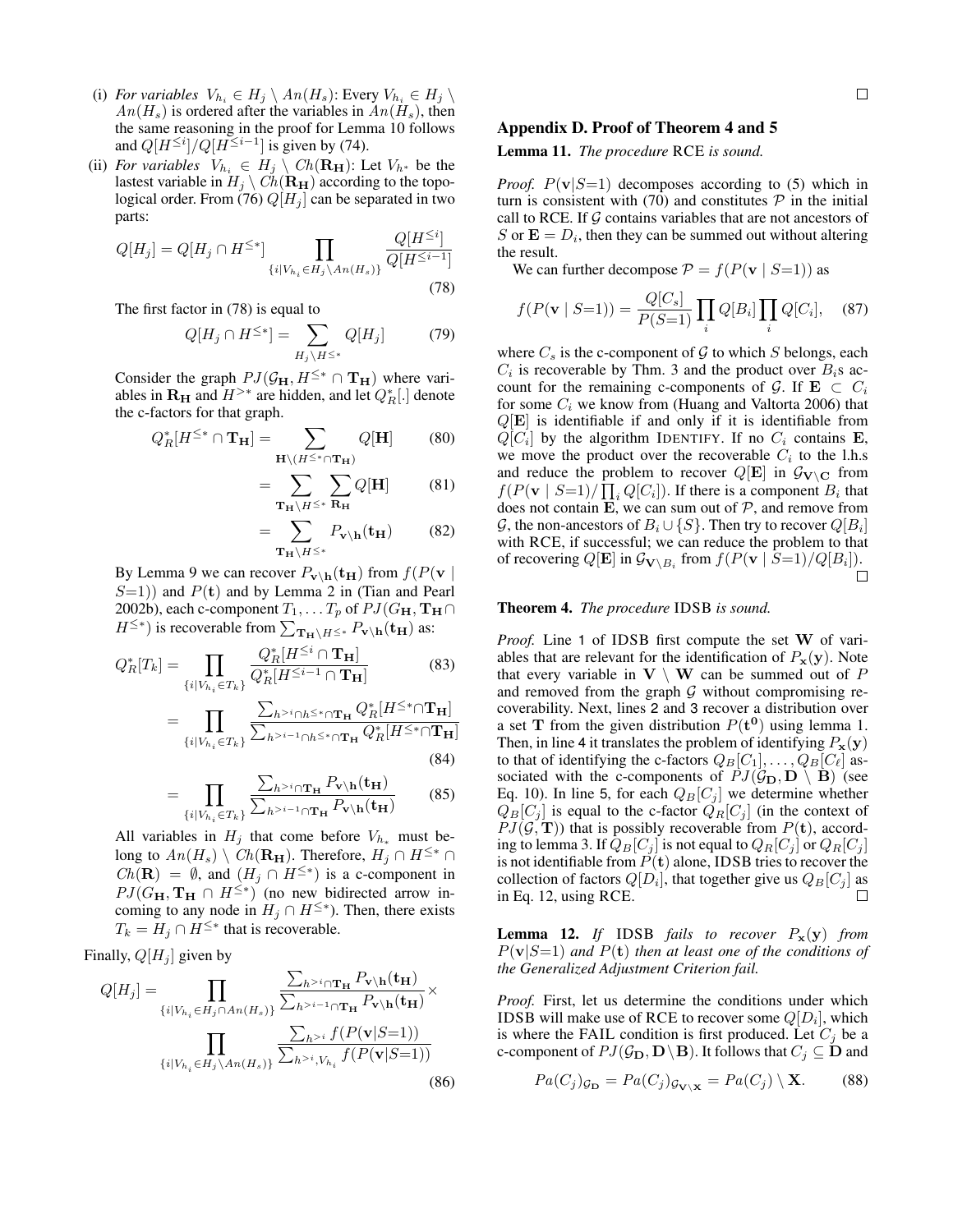By definition of  $\mathbf{D} = An(\mathbf{Y})_{\mathcal{G}_{\mathbf{V}\setminus\mathbf{X}}}$  is an ancestral set in  $\mathcal{G}_{\mathbf{V}\setminus\mathbf{X}}$ , hence

$$
Pa(C_j)_{G_D} \subseteq D
$$
  
\n
$$
\Leftrightarrow Pa(C_j) \setminus \mathbf{X} \subseteq \mathbf{D}
$$
  
\n
$$
\Leftrightarrow (Pa(C_j) \setminus \mathbf{X}) \setminus \mathbf{Y} \subseteq \mathbf{D} \setminus \mathbf{Y}
$$
  
\n
$$
\Leftrightarrow Pa(C_j) \setminus (\mathbf{X} \cup \mathbf{Y}) \subseteq \mathbf{D} \setminus \mathbf{Y}
$$
  
\n
$$
\Rightarrow (\mathbf{R} \cap Pa(C_j)) \setminus (\mathbf{X} \cup \mathbf{Y}) \subseteq \mathbf{D} \setminus \mathbf{Y}
$$
  
\n
$$
\Rightarrow [(\mathbf{R} \cap Pa(C_j)) \setminus (\mathbf{X} \cup \mathbf{Y})] \setminus (\mathbf{D} \setminus \mathbf{Y}) = \emptyset
$$
 (89)

Lemma 3 states that the c-factors  $Q_B[C_i]$  and  $Q_R[C_i]$  are equal if  $\mathbf{B} \cap Pa(C_j) = \mathbf{R} \cap Pa(C_j)$ .

$$
\mathbf{B} \cap Pa(C_j) = \mathbf{R} \cap Pa(C_j)
$$
  
\n
$$
\Leftrightarrow (\mathbf{D} \setminus \mathbf{Y}) \cap \mathbf{R} \cap Pa(C_j) = \mathbf{R} \cap Pa(C_j)
$$
  
\n
$$
\Leftrightarrow (\mathbf{R} \cap Pa(C_j)) \setminus (\mathbf{D} \setminus \mathbf{Y}) = \emptyset
$$
 (90)

Let  $\mathbf{E} = Pa(C_i) \cap \mathbf{R} \cap (\mathbf{X} \cup \mathbf{Y})$ , we want to show that condition (90) holds if and only if if  $\mathbf{E} = \emptyset$ . When this is the case, (89) will imply equality (90). If  $\mathbf{E} \neq \emptyset$ , then there exists  $V_i \in Pa(C_j) \cap \mathbf{R} \cap (\mathbf{X} \cup \mathbf{Y})$ . It is clear that  $\mathbf{D} \setminus \mathbf{Y}$  does not contain any variable in  $(X \cup Y)$ , therefore condition (90) will not be satisfied.

According to this we can conclude that IDSB will invoke  $RCE(D_i)$  with  $D_i \in F_j$  when

- (I)  $Pa(C_j) \cap \mathbf{R} \cap (\mathbf{X} \cup \mathbf{Y}) = \emptyset$  and  $Q_R[C_j]$  is not identifiable from  $Q_R[T_k]$
- (II)  $Pa(C_i) \cap \mathbf{R} \cap (\mathbf{X} \cup \mathbf{Y}) \neq \emptyset$

**Claim 1.** If  $Q_R[C_j]$  is not identifiable from  $Q_R[T_k]$  it im*plies that*  $C_j$  *contains an element in*  $De(\mathbf{X}) \cap An(\mathbf{Y}) \cap \mathbf{T}$ 

*Proof.* Let H denote  $PI(\mathcal{G}, \mathbf{T})$ . Since  $\mathcal{H}_{C_j}$  and  $\mathcal{H}_{T_k}$  have a single c-component, Thm. 4 in (Huang and Valtorta 2008) implies that  $Q_R[C_j]$  is not identifiable from  $Q_R[T_k]$  only if there exists a set N such that  $C_j \subset \mathbf{N} \subseteq T_k$ ,  $\mathcal{H}_{\mathbf{N}}$  has a single c-component and  $\mathbf{N} \setminus C_j \subseteq An(C_j)_{\mathcal{H}_{\mathbf{N}}}$ .

We claim that  $(N \setminus C_j) \cap X \neq \emptyset$ , to witness assume this is not the case. Then,  $\mathbf{N} \setminus C_j \subseteq An(C_j)_{\mathcal{H}_{\mathbf{N}\setminus\mathbf{X}}}$  $An(C_j)_{\mathcal{H}_{\mathbf{T}\setminus\mathbf{X}}} \subseteq An(C_j)_{\mathcal{H}_{\mathbf{D}\cap\mathbf{T}}}$ . Note that  $\mathcal{H}_{\mathbf{D}\cap\mathbf{T}}$  has the same or less nodes that  $PJ(\mathcal{G}_D, D \setminus B) = PJ(\mathcal{G}_D, (D \cap B))$ T) ∪ Y) and possibly less edges. Therefore,  $An(C_j)_{\mathcal{H}_{\text{DT}}}$ is a subset of  $An(C_j)$  in  $PI(\mathcal{G}_D, D \setminus B)$ . This implies that all elements in  $N \setminus C_j$  are present in  $PJ(\mathcal{G}_D, D \setminus B)$  the same as  $C_j$ , hence  $N \neq C_j$  would be a c-component of  $PI(\mathcal{G}_D, D \setminus B)$  instead of  $C_j$ , a contradiction. We conclude that  $N \setminus C_j$  contains some  $X' \in X$  which is an ancestor of some variable in  $C_j$ . Since all variables in N are also in  $\mathbf{T} \cap An(C_i) \subseteq \mathbf{T} \cap An(\mathbf{Y})$  the statement is proved.  $\Box$ 

In summary when  $RCE(D_i)$  is invoked by IDSB,  $D_i$  belongs to the set  $F_j$  such that one of the following holds:

- (a)  $C_j$  contains an element in  $De(X) \cap An(Y) \cap T$ , or
- (b)  $C_i$  contains an element in  $Ch((\mathbf{X} \cup \mathbf{Y}) \cap \mathbf{R})$

In one hand, RCE may fail due to the call to IDENTIFY in line 3. We know that  $Q[\mathbf{E}]$  is identifiable if and only if it is identifiable from  $Q[C_i]$ . Hence, if this fails the causal effect is not identifiable, much less recoverable. In particular no estimable adjustment expression will be equal to the effect either.

On the other hand, RCE could fail because it is unable to recover  $Q[\mathbf{E}]$ , we will show that in this case, at least one of the conditions of GAC fails too. First note that  $C_j, D_i \subset \mathbf{D}$ , equivalently,  $C_j, D_i \in An(\mathbf{Y})_{\mathcal{G}_{\mathbf{V}\setminus\mathbf{X}}}$ . RCE failing to recover  $Q[\mathbf{E}] = Q[D_i]$  implies that there exists  $\mathbf{W} \subset An(\mathbf{D}_i \cup \{S\}), \mathbf{D}_i \subseteq \mathbf{W}$ , such that every ccomponent  $W_1, \ldots, W_p, W_S$  of  $\mathcal{G}_{\mathbf{W} \cup \{S\}}$  contains a variable  $W'$  that is both an ancestor of  $W_S$  and a child of R, where  $W<sub>S</sub>$  is the c-component to which S belongs.

**Claim 2.** For any  $A \in W_s$  there exists an active path q *from* S *to* A *given* T *ending with a bidirected edge; or the adjustment criterion fails.*

*Proof.* Let us prove it by induction in the length of q.

(Base case) When  $|q| = 0$  the path is from S to S which is always active.

(Inductive Step) Suppose the path  $q_k$  with  $|q_k| = k$  from S to  $A_k$  is active given **T**. Add a variable  $A_{k+1}$  that is connected to  $A_k$  with a bidirected arrow. For  $A_k$  to be in W it must be an ancestor of Y or S. If it is an ancestor of Y, for the third condition of the adjustment to hold, there must exists some variable in  $De(A_k) \cap An(Y) \cap T$  that makes Y independent of  $S$ , and observing that variable makes  $A_k$ an active collider. Then  $A_{k+1}$  is connected to S with a path  $q_{k+1}$  active given **T** and ending with a bidirected into  $A_{k+1}$ . If  $A_k$  is in turn an ancestor of  $S$ , then either the directed path between  $A_k$  and S is open and so appending the bidirected to  $A_{k+1}$  completes a path  $q_{k+1}$ , or there exists  $De(A_k) \cap T$ that blocks the directed path but makes  $A_k$  an active collider and the same conclusion follows.  $\Box$ 

Since  $W' \in Ch(\mathbf{R})$ , it is the case that there exists an active path q between  $S$  and  $W'$  when T is observed. Note that if the path happens to have some  $T^* \in \mathbf{T}$  as a collider, not observing it opens a path from S to Y if  $T^* \in An(Y)$ , or that q remains open if  $T^* \in An(S)$ . If any descendant of  $T^*$  is observed to block any of those alternatives, then  $T^*$ becomes an active collider. Therefore, the path  $q$  cannot be blocked by observing or not variables in T.

Consider the path in  $\mathcal{G}_{\mathbf{V}\setminus\mathbf{X}}$  that witnesses that  $W'$  is an ancestor of  $Y' \in Y$ , for the Adjustment Criterion to hold there must a variable in  $De(W') \cap An(Y') \cap T$  that should be used as a covariate to block the path from  $S$  to  $Y'$  passing through W'. However, by observing such variable  $W'$ becomes an active collider and  $q$  can be extended to some other variable in W. Let  $W'$  be now that next variable, using the same reasoning we have that in order to avoid a path from  $S$  to  $Y$ , the path  $q$  keeps extending to other variables in W. At some point this reasoning extends to the variables in  $C_j$ , since at least some variable in  $C_j \setminus D_i$  has to share a common ancestor in **R** with a variable in  $D_i$  which had been assigned to  $F_i$ . When the path q reaches a variable  $W^* \in Ch((\mathbf{X} \cup \mathbf{Y}) \cap \mathbf{R}) \cup De(\mathbf{X}) \cap An(\mathbf{Y})$  (guaranteed by